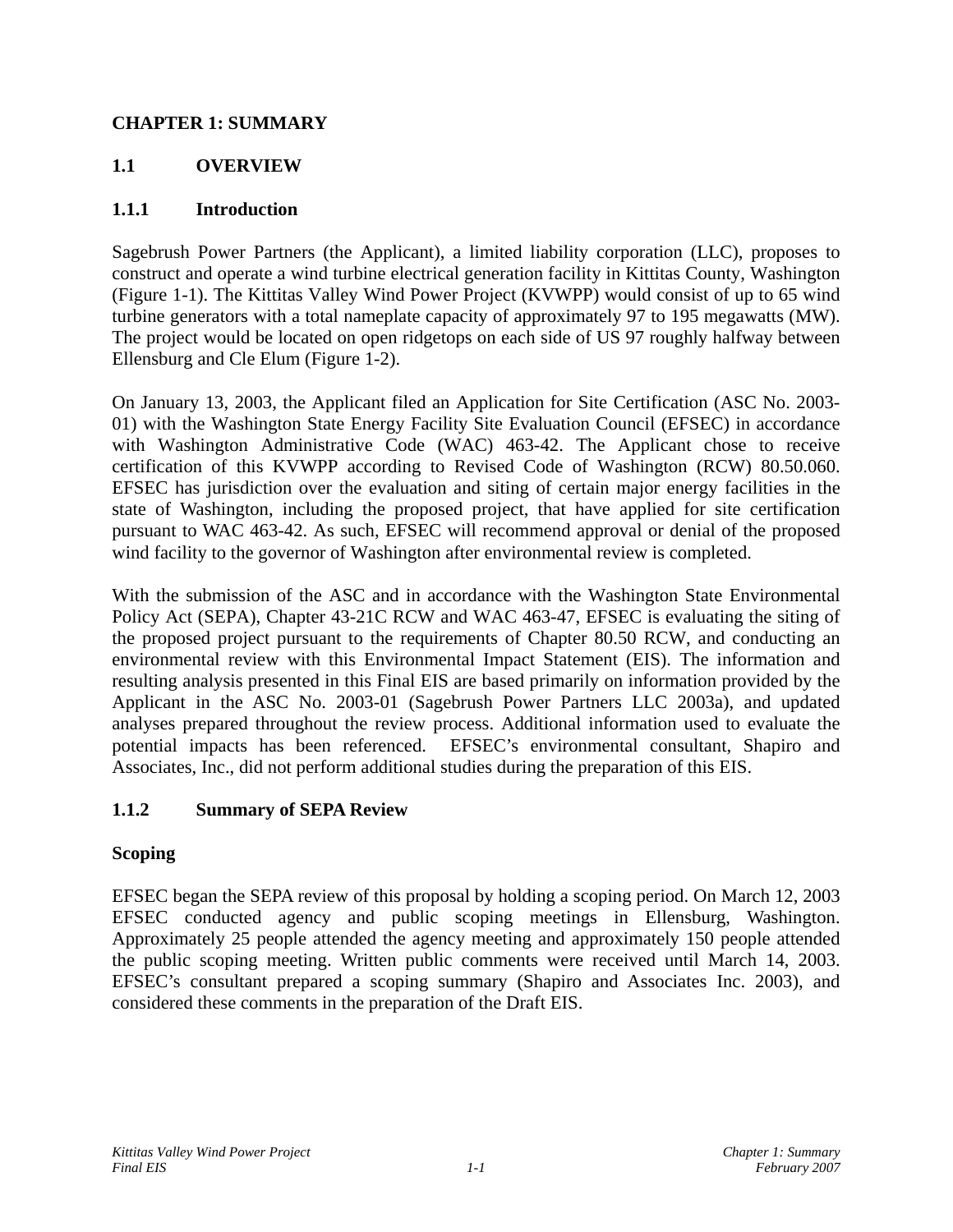## **Draft EIS**

The Draft EIS for the KVWPP was issued on December 12, 2003. A public hearing to receive comments was held on January 13, 2004, in Ellensburg, Washington. The comment period for the Draft EIS closed on January 20, 2004.

During the comment period, EFSEC received comments from tribes, agencies, organizations, and individuals. Comments were submitted in letters, on comment cards, orally at the public hearing, and by email. Together, these are called "comment submissions" throughout this Final EIS. The comments and responses to the Draft EIS are presented in Volume 2, Section 3 of this Final EIS.

#### **Draft Supplemental EIS**

The Draft EIS analyzed reasonable offsite alternatives, which were coordinated between EFSEC and Kittitas County. However, to assist EFSEC in its decision-making process, an additional analysis of offsite alternatives was performed and documented in the Draft Supplemental EIS (EFSEC 2004b).

EFSEC staff prepared the Draft Supplemental EIS for the KVWPP, which was issued on August 11, 2004. A public hearing to receive comments was held on August 25, 2004, in Ellensburg, Washington. The comment period for the Draft Supplemental EIS closed on September 13, 2004. EFSEC accepted additional comment on the Draft Supplemental EIS on February 2, 2006. The comments and responses to the Draft Supplemental EIS are also presented in Volume 2, Section 4 of this Final EIS.

#### **Addendum to Draft EIS**

The applicant submitted a second Development Activities Application (DAA) to Kittitas County in August 2005, and on October 27, 2005, Kittitas County initiated its own review process (Sagebrush Power Partners LLC 2005). The Applicant presented various revisions to the project description and turbine layout in the October 2005 DAA. The Applicant proposed the revisions to address concerns raised by the County and by the public through the previous SEPA review steps held by EFSEC. The main changes to the project included:

- Reducing the number of turbines to a maximum of 80 units;
- Committing to not install the smaller turbines, and instead using turbines with a net power output ranging between 1.5 and 3 megawatts (MW);
- Revising the turbine string layout to mitigate visual, shadow flicker and noise impacts; and
- Increasing the setback from property lines of neighboring landowners without project agreements from 50 feet to 541 feet beyond the tip of the blade at its closest point to the property line.

EFSEC staff reviewed the DAA to determine whether additional information would be required to ensure a complete review under SEPA. EFSEC's SEPA official determined that an Addendum to the draft EIS should be issued according to WAC 197-11-625. The purpose of the Addendum was to update the project description, and to document the results of the analysis performed to: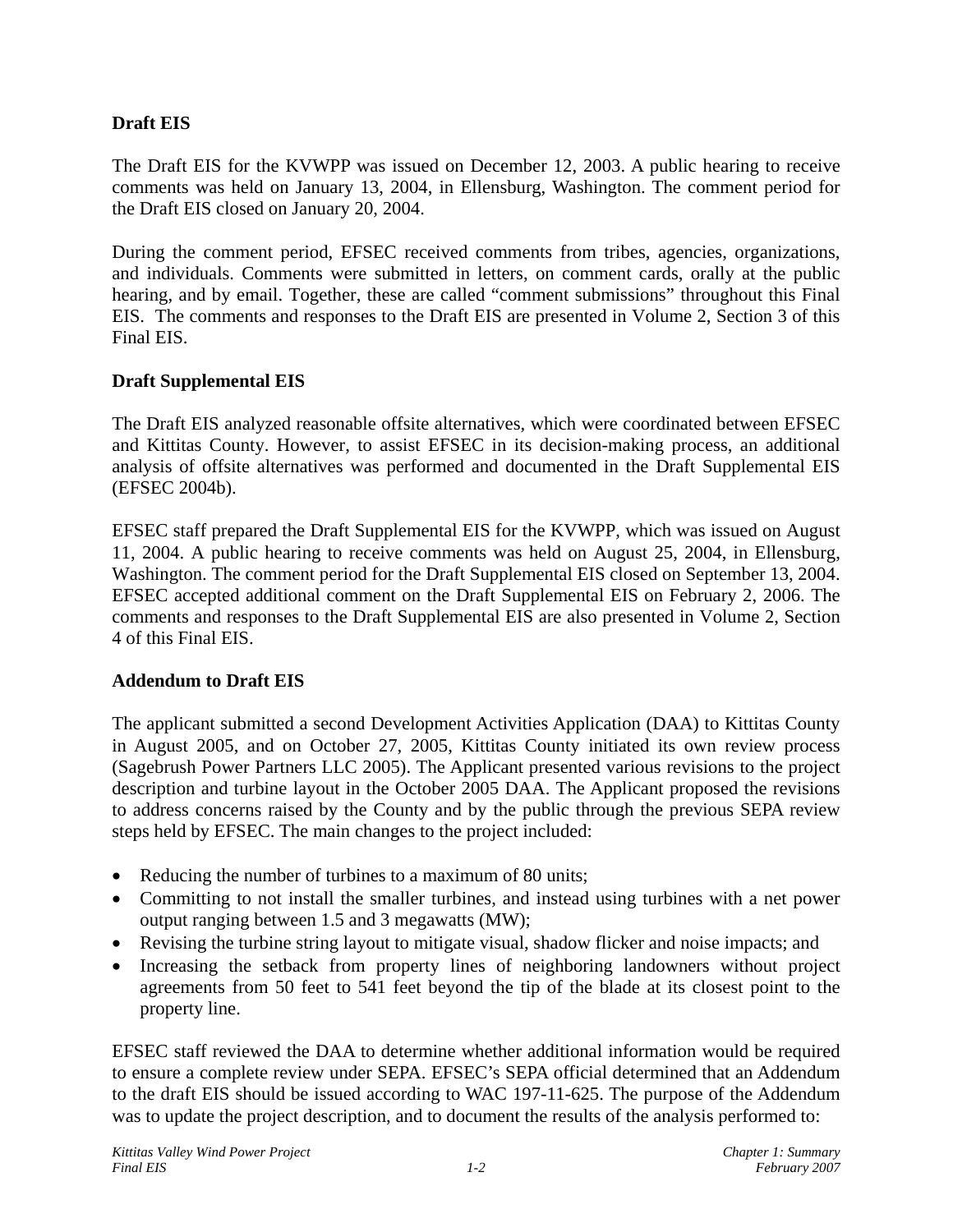- Confirm that impacts resulting from the revisions to the turbine layout were already analyzed and documented in the Draft EIS or Draft Supplemental EIS;
- If the impacts were not analyzed, present new information about the impacts that was submitted by the Applicant to EFSEC in support of the revised KVWPP layout;
- Evaluate whether the changes to the KVWPP layout would have a probable significant adverse environmental impact on any element of the environment that could not be mitigated;
- Determine whether the significance of any identified unavoidable adverse impacts had changed from the assessment made in the Draft EIS or Draft Supplemental EIS.

The Addendum was prepared by EFSEC staff, based on review of the documents regarding the revised KVWPP layout submitted by the Applicant to Kittitas County, and further supplemented by additional reports on visual, noise and shadow flicker impacts (see Section 1.1.5, Other Updated Environmental Information Since Draft EIS Publication). The Addendum was issued on December 23, 2005 (EFSEC 2005d).

# **Final EIS**

During the review of the DAA by Kittitas County, and during the adjudicative hearings held by EFSEC (see Section 1.1.3, Summary of Other EFSEC Review, below), the Applicant made additional commitments to mitigate the impacts of the KVWPP. In particular, the Applicant further reduced the number of turbines to a maximum of 65 units, and committed to shutting turbines down during periods when they might cause shadow flicker impacts to residences of non-participating landowners. With these changes, the project description for the KVWPP, and the description for the proposed action in this EIS were finalized (see Chapter 2, Proposed Action and Alternatives). This EIS therefore assesses the impacts of a 65-turbine wind power project, with a total net generating capacity of approximately 97 to 195 MW. The Final EIS was prepared by Shapiro and Associates, and EFSEC staff.

# **1.1.3 Summary of Other EFSEC Review**

In addition to the environmental review performed under SEPA, EFSEC has also received information about the impacts of the proposed action through the processes described below.

# **Adjudicative Hearings**

EFSEC's statute chapter, 80.50 RCW, requires that an adjudicative hearing be conducted according to the requirements of the Administrative Procedure Act Chapter, 34.05 RCW. EFSEC conducted the adjudicative proceeding as follows:

- In May 2003, EFSEC issued a notice of Adjudication and Opportunity to File Petitions for Intervention;
- In July 2003, EFSEC granted party status to the following agencies and organizations: the Applicant; the Counsel for the Environment; the Washington State Department of Community, Trade and Economic Development; Kittitas County; the Economic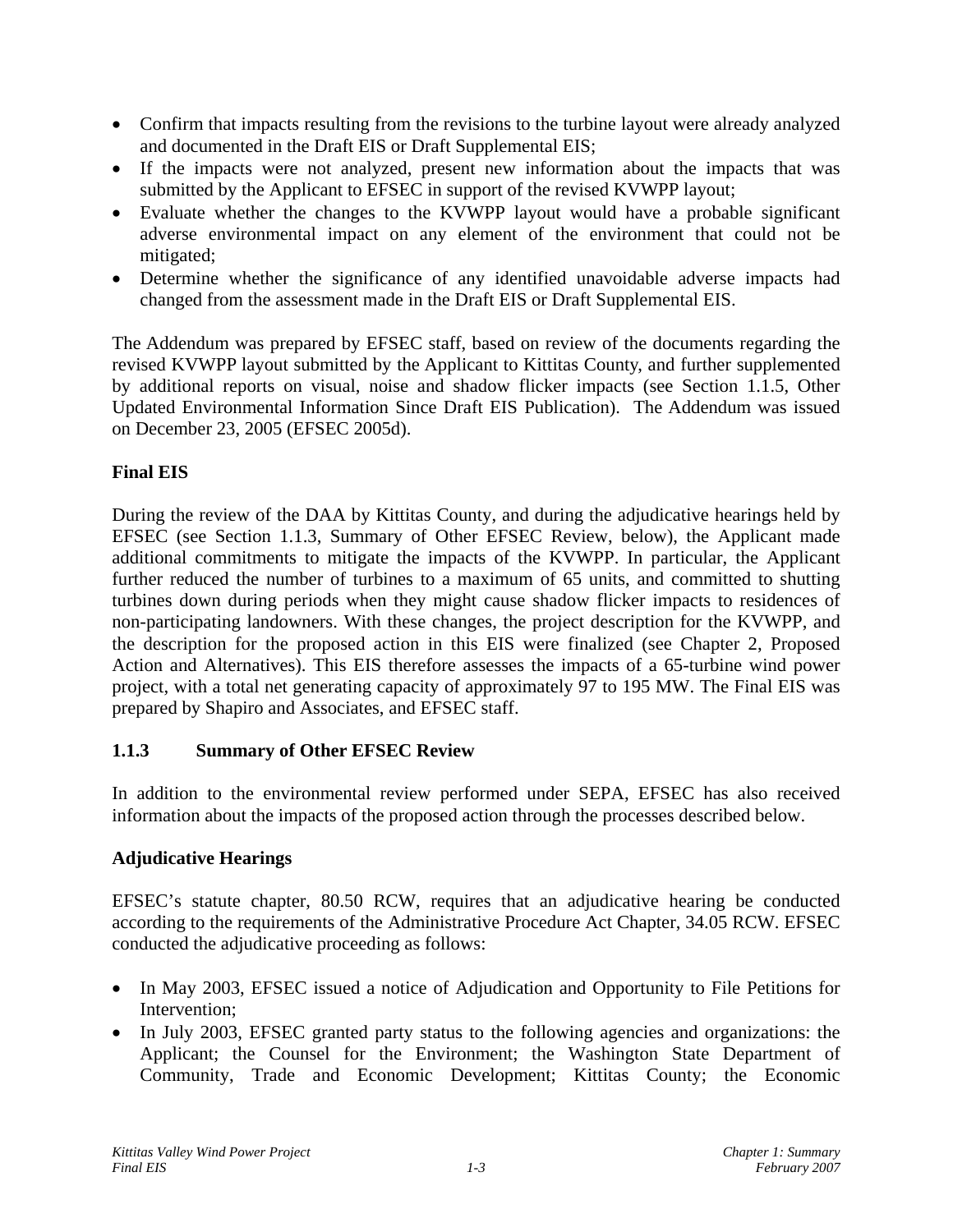Development Group of Kittitas County; Sierra Club; Residents opposed to Kittitas Turbines (ROKT); Chris Hall; and F. Steven Lathrop;

- From June 2003 through August 2006, EFSEC conducted a number of procedural prehearing conferences;
- In September 2006, EFSEC conducted the Adjudicative Hearing, in Ellensburg, Washington;
- In September 2006, as part of the Adjudicative Hearing, EFSEC held two public testimony sessions;
- From October through November 2006, the parties to the proceeding filed post-hearing briefs.

# **Land Use Consistency Review and Applicant's Requests for Preemption**

EFSEC rules require that a determination be made whether the project as proposed is consistent with local land use plans and zoning regulations.

- In May 2003, EFSEC conducted a land use hearing to receive testimony from the Applicant, Kittitas County, and the public on the consistency of the KVWPP with local land use plans and zoning regulations;
- In May 2003, EFSEC determined that the project was not consistent with local land use plans and zoning regulations;
- From May 2003 through February 2004, the Applicant and Kittitas County attempted to resolve the land use inconsistency; the applicant submitted a first Development Activities Application (DAA) to Kittitas County and the County began review of this DAA during this period;
- In February 2004, the Applicant submitted a request for preemption to EFSEC;
- In July 2005, the Applicant withdrew its first request for preemption;
- In September 2005, the Applicant submitted a second DAA to Kittitas County;
- Kittitas County denied the DAA in June 2006;
- The Applicant submitted a second request for preemption in June 2006.

# **Recommendation to the Governor**

At the conclusion of the EFSEC review described above, and after a Final EIS has been issued, EFSEC is required to make a recommendation to the Governor as to whether the construction and operation of the KVWPP should be authorized, and whether the state should preempt local land use and zoning requirements.

# **1.1.4 Project Changes and Updated Environmental Information Since Draft EIS Publication**

As noted above, the Applicant made additional mitigation commitments during the review of their second DAA submitted to Kittitas County, and during the EFSEC Adjudicative hearings. Table 1-1 compares the main changes to the originally proposed KVWPP described in the Draft EIS, to the proposal being now considered for action by EFSEC, and presented in this EIS. The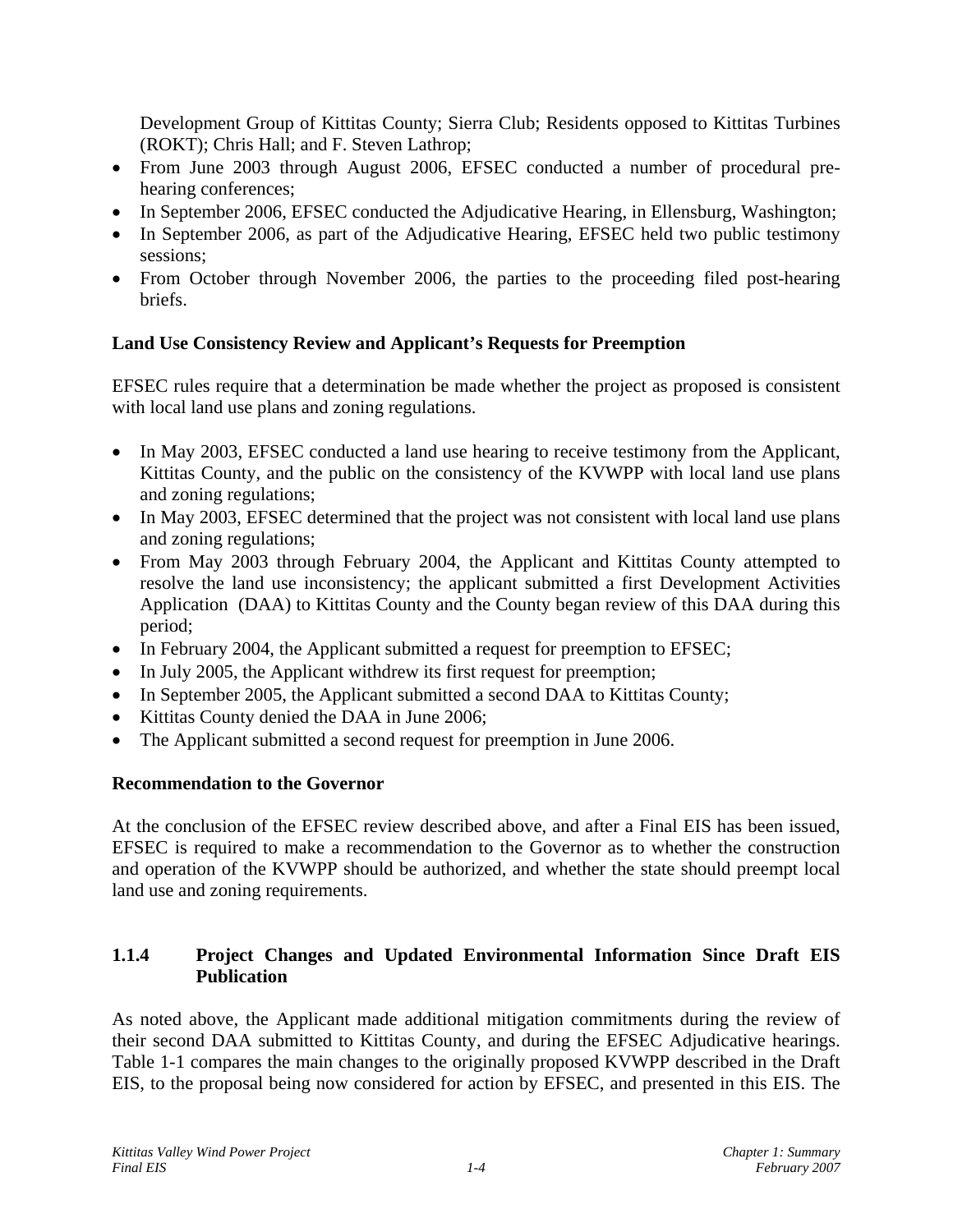Applicant has now limited the number of turbines proposed to a maximum of 65, with tip height not to exceed 410 feet.

As a result of the changes, the Final EIS includes updates to analyses that were presented in the Draft EIS, as summarized below:

- The Applicant has provided revised noise, shadow flicker, and visual assessments for the 65-turbine project layout;
- Information on wildlife, including avian species, health and safety hazards, and the project's effect on property values has been refined based on testimony presented to EFSEC through the adjudicative proceedings held pursuant to Washington State statute, through comments received on the Draft EIS and Draft Supplemental EIS, and through coordination with applicable agencies;
- The requirements for wetland mitigation and the 401 water quality certification have been determined through further consultation with the U.S. Army Corps of Engineers and Washington Department of Ecology;
- Impacts on historic cultural resources have been addressed through further consultation with the State Office of Archaeology and Historic Preservation and preparation of a report entitled *Cultural Landscapes Investigation and Impacts to Historical Inventory for the Kittitas Valley Wind Power Project* (Trautman 2004);
- The Applicant has provided additional information on radio interference.

# **1.2 PURPOSE AND NEED FOR PROJECT**

The purpose of the KVWPP is to construct and operate a new electrical generation resource using wind energy that will meet a portion of the projected growing regional demand for electricity produced from nonrenewable and renewable resources. In the Pacific Northwest Electric Power Planning and Conservation Act, Congress established that development of renewable resources should be encouraged in the Pacific Northwest (16 United States Code [USC] Section 839[1][B]). The Act defines wind power as a renewable resource (Section 839a[16]).

The project has a transmission and interconnection request under review with the Bonneville Power Administration (Bonneville) and Puget Sound Energy (PSE). The Applicant is in the process of marketing the electricity that would be produced by the KVWPP to local and regional utilities and power markets.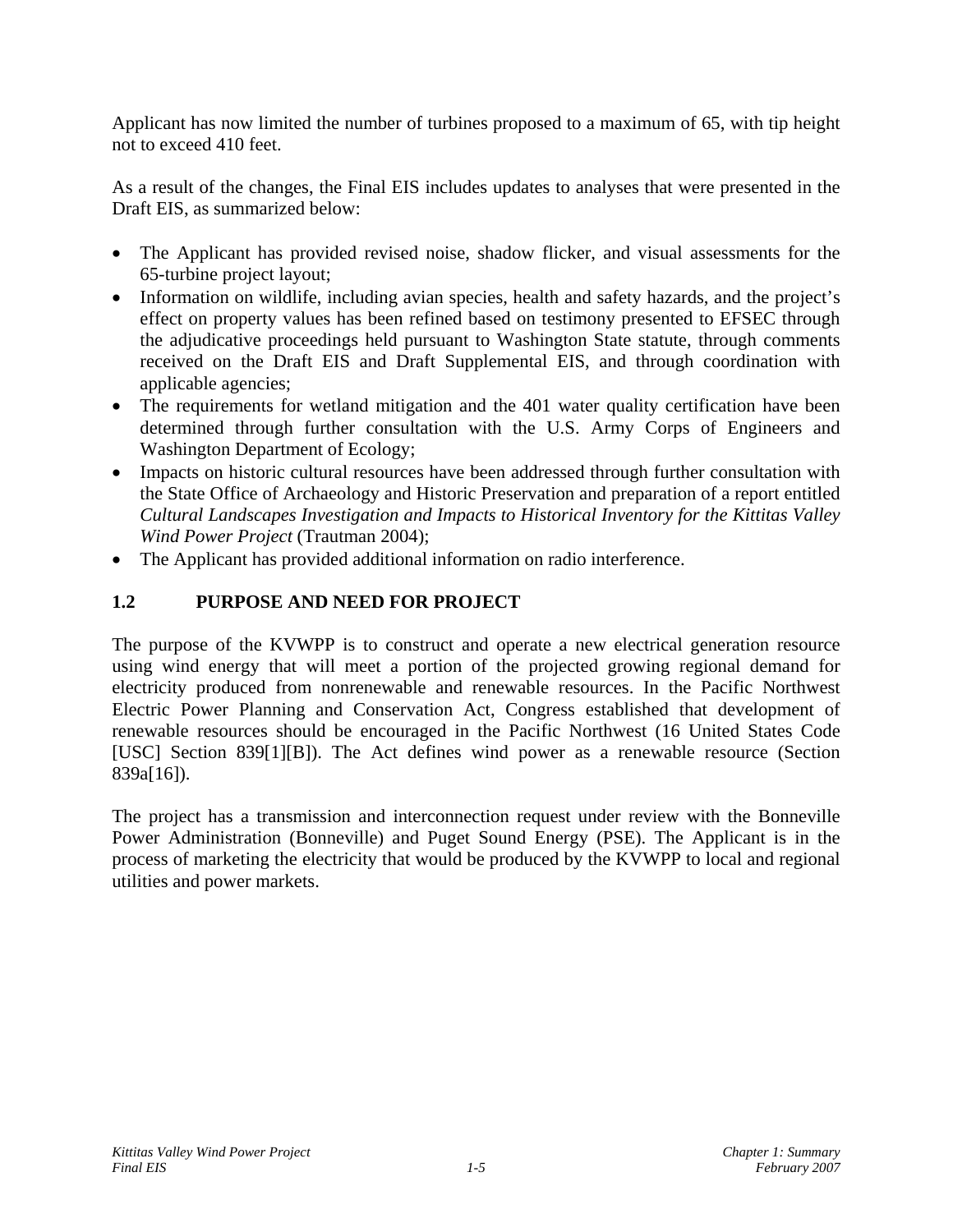|                                                       | Project as Described in Draft EIS <sup>1</sup>           |                                                          |                                                              | Project Described in Final EIS <sup>2</sup>             |                                                   |
|-------------------------------------------------------|----------------------------------------------------------|----------------------------------------------------------|--------------------------------------------------------------|---------------------------------------------------------|---------------------------------------------------|
|                                                       | <b>Upper End</b><br>Scenario:<br>150 Turbines/<br>1.3 MW | <b>Middle Scenario:</b><br>121 Turbines<br><b>1.5 MW</b> | <b>Lower End</b><br><b>Scenario:</b><br>82 Turbines/<br>3 MW | 330-foot Turbine<br>Scenario:<br>65 Turbines/<br>1.5 MW | 410-foot Turbine<br>Scenario:<br>65 Turbines/3 MW |
| <b>Project Design Features</b>                        |                                                          |                                                          |                                                              |                                                         |                                                   |
| Number of turbines<br>Rated output of turbine<br>Axis | 150<br>1.3 MW<br>Horizontal                              | 121<br>1.5 MW<br>Horizontal                              | 82<br>3 MW<br>Horizontal                                     | 65<br>1.5 MW<br>Horizontal                              | 65<br>3 MW<br>Horizontal                          |
| Rotor orientation                                     | Upwind                                                   | Upwind                                                   | Upwind                                                       | Upwind                                                  | Upwind                                            |
| Minimum wind speed for turbines to begin<br>operating | 7-10 miles per hour <sup>3</sup>                         | 7-10 miles per hour <sup>3</sup>                         | 7-10 miles per hour <sup>3</sup>                             | 7-10 miles per hour <sup>3</sup>                        | 7-10 miles per hour <sup>3</sup>                  |
| Number of blades                                      | Three                                                    | Three                                                    | Three                                                        | Three                                                   | Three                                             |
| Rotor (blade) diameter                                | 197 feet                                                 | 231 feet                                                 | 295 feet                                                     | 231 feet                                                | 295 feet                                          |
| Tower type                                            | Tubular steel                                            | Tubular steel                                            | Tubular steel                                                | Tubular steel                                           | Tubular steel                                     |
| Tower hub (nacelle) height                            | 150 feet                                                 | $215$ feet                                               | 262 feet                                                     | $215$ feet                                              | 263 feet                                          |
| Total (tip) height (to top of vertical rotor)         | 260 feet                                                 | 330 feet                                                 | $410$ feet                                                   | 330 feet                                                | 410 feet                                          |
| Rotational speed                                      | 10-23 rotations per                                      | 10-23 rotations per                                      | 10-23 rotations per                                          | 10-23 rotations per                                     | 17-20 rotations per                               |
|                                                       | minute                                                   | minute                                                   | minute                                                       | minute                                                  | minute                                            |
| Nacelle                                               | Fully enclosed steel                                     | Fully enclosed steel                                     | Fully enclosed steel                                         | Fully enclosed steel                                    | Fully enclosed steel                              |
|                                                       | or steel reinforced                                      | or steel reinforced                                      | or steel reinforced                                          | or steel reinforced                                     | or steel reinforced                               |
|                                                       | fiberglass                                               | fiberglass                                               | fiberglass                                                   | fiberglass                                              | fiberglass                                        |
| Color                                                 | Neutral gray                                             | Neutral gray                                             | Neutral gray                                                 | Neutral gray                                            | Neutral gray                                      |

#### **Table 1-1: Comparison of KVWPP as Described in the Draft and Final EIS**

Sources: Sagebrush Power Partners LLC 2003a; Sagebrush Power Partners LLC 2005b; Potter 2006; Brown 2006; Sagebrush Power Partners LLC 2006b

1 For purposes of this comparison Draft EIS includes the Draft EIS, and the Supplemental Draft EIS.

2 For purposes of this comparison includes the project as described in the Addendum to the Draft EIS and additional commitments made to Kittitas County and EFSEC in 2006.

3Wind turbines rotate in winds as low as 2-3 mph, but generator cut in occurs at 7-10 mph.

4 Totals may not add up due to rounding.

5 Project Site Roadways: Project in Draft EIS: Existing: 7 miles New: 19 miles; Project in Final EIS: Existing: 8 miles New: 13 miles.

6 Number of permanent meteorological towers: Project in Draft EIS: up to 9; Project in Final EIS: up to 5.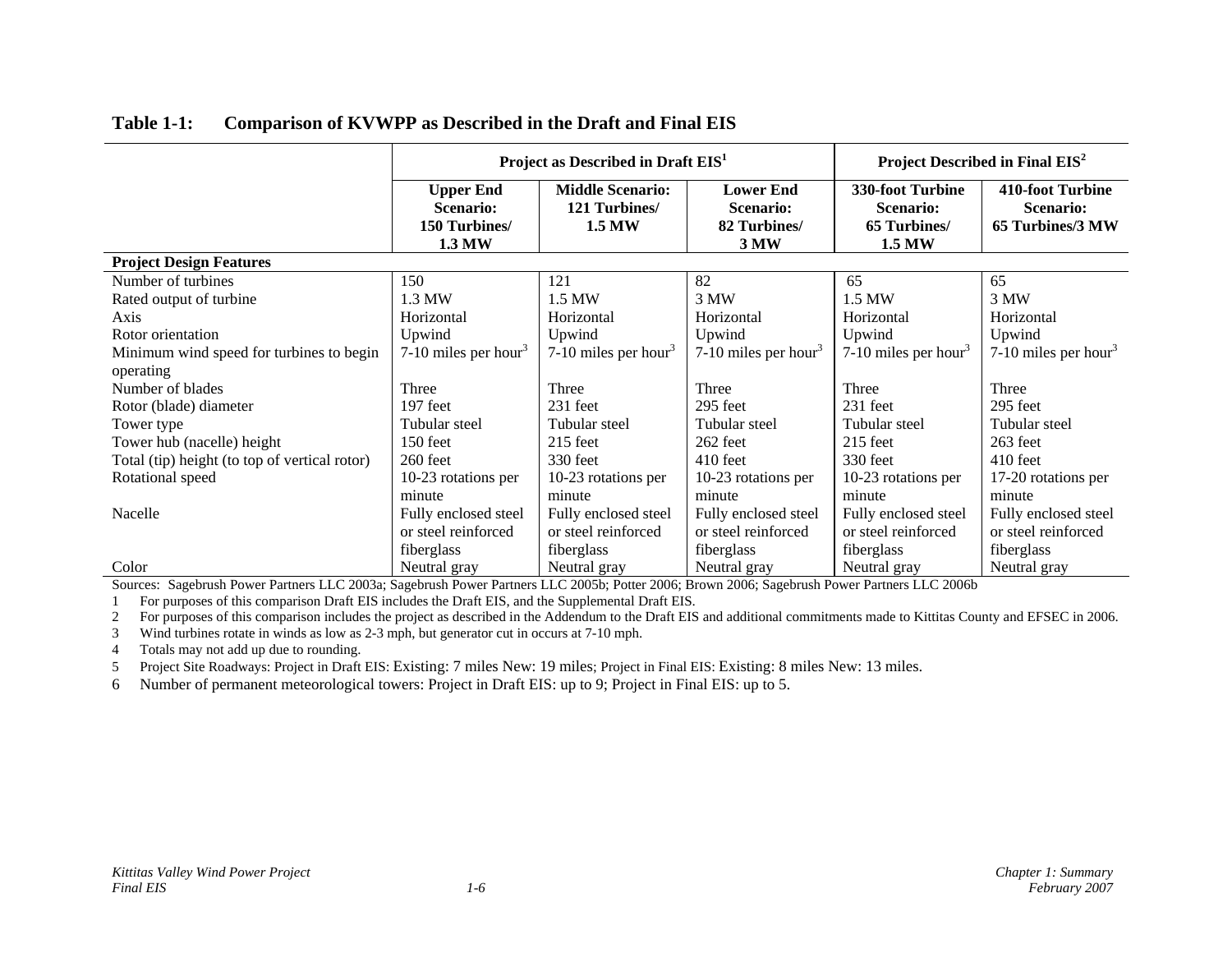|                                                | Project as Described in Draft EIS <sup>1</sup>                  |                                                    |                                                              | Project Described in Final EIS <sup>2</sup>                    |                                                          |  |
|------------------------------------------------|-----------------------------------------------------------------|----------------------------------------------------|--------------------------------------------------------------|----------------------------------------------------------------|----------------------------------------------------------|--|
|                                                | <b>Upper End</b><br><b>Scenario:</b><br>150 Turbines/<br>1.3 MW | <b>Middle Scenario:</b><br>121 Turbines/<br>1.5 MW | <b>Lower End</b><br><b>Scenario:</b><br>82 Turbines/<br>3 MW | 330-foot Turbine<br><b>Scenario:</b><br>65 Turbines/<br>1.5 MW | 410-foot Turbine<br><b>Scenario:</b><br>65 Turbines/3 MW |  |
| <b>Acres of Temporary Disturbance</b>          |                                                                 |                                                    |                                                              |                                                                |                                                          |  |
| Footprint                                      |                                                                 |                                                    |                                                              |                                                                |                                                          |  |
| Disturbance beside roads                       | 41                                                              | 41                                                 | 41                                                           | 49.4                                                           | 49.4                                                     |  |
| Laydown area at turbines                       | 309.9                                                           | 250                                                | 169.4                                                        | 134.3                                                          | 134.3                                                    |  |
| Material laydown area at substation            | 5                                                               | 5                                                  | 5                                                            | 5                                                              | 5                                                        |  |
| Meteorological tower temporary footprint       | 3.7                                                             | 3.7                                                | 3.7                                                          | 3.7                                                            | 3.7                                                      |  |
| Temporary overhead line pole footprint         | 8.8                                                             | 8.8                                                | 8.8                                                          | 8.8                                                            | 8.8                                                      |  |
| Temporary area at O&M facility                 | 3                                                               | 3                                                  | 3                                                            | 10                                                             | 10                                                       |  |
| Total Temporary Footprint (acres) <sup>4</sup> | 371                                                             | 311                                                | 231                                                          | 211.2                                                          | 211.2                                                    |  |
| <b>Acres of Permanent Disturbance</b>          |                                                                 |                                                    |                                                              |                                                                |                                                          |  |
| Footprint                                      |                                                                 |                                                    |                                                              |                                                                |                                                          |  |
| Project site roadways <sup>5</sup>             | 95                                                              | 67                                                 | 67                                                           | 82.6                                                           | 82.6                                                     |  |
| Turbines and crane pads                        | 5.4                                                             | 8                                                  | 9.9                                                          | 4.4                                                            | 4.4                                                      |  |
| O&M facility with parking                      | $\overline{2}$                                                  | $\overline{2}$                                     | 2                                                            | 5                                                              | 5                                                        |  |
| Overhead line pole footprint (50 poles)        | 0.25                                                            | 0.25                                               | 0.25                                                         | 0.25                                                           | 0.25                                                     |  |
| Step up substation (up to 2)                   | 6                                                               | 6                                                  | 6                                                            | 6                                                              | 6                                                        |  |
| Turn-around areas (up to 18)                   | 9                                                               | 9                                                  | 9                                                            | 9                                                              | 9                                                        |  |
| Meteorological towers <sup>6</sup>             | 0.75                                                            | 0.75                                               | 0.75                                                         | $0.42^6$                                                       | $0.42^6$                                                 |  |
| Total Permanent Footprint (acres) <sup>4</sup> | 118                                                             | 93                                                 | 95                                                           | 108                                                            | 108                                                      |  |

#### **Table 1-1 continued: Comparison of KVWPP as Described in the Draft and Final EIS**

Sources: Sagebrush Power Partners LLC 2003a; Sagebrush Power Partners LLC 2005b; Potter 2006; Brown 2006; Sagebrush Power Partners LLC 2006b

1 For purposes of this comparison Draft EIS includes the Draft EIS, and the Supplemental Draft EIS.

<sup>2</sup> For purposes of this comparison includes the project as described in the Addendum to the Draft EIS and additional commitments made to Kittitas County and EFSEC in 2006.

3Wind turbines rotate in winds as low as 2-3 mph, but generator cut in occurs at 7-10 mph.

4 Totals may not add up due to rounding.

5 Project Site Roadways: Project in Draft EIS: Existing: 7 miles New: 19 miles; Project in Final EIS: Existing: 8 miles New: 13 miles.

6 Number of permanent meteorological towers: Project in Draft EIS: up to 9; Project in Final EIS: up to 5.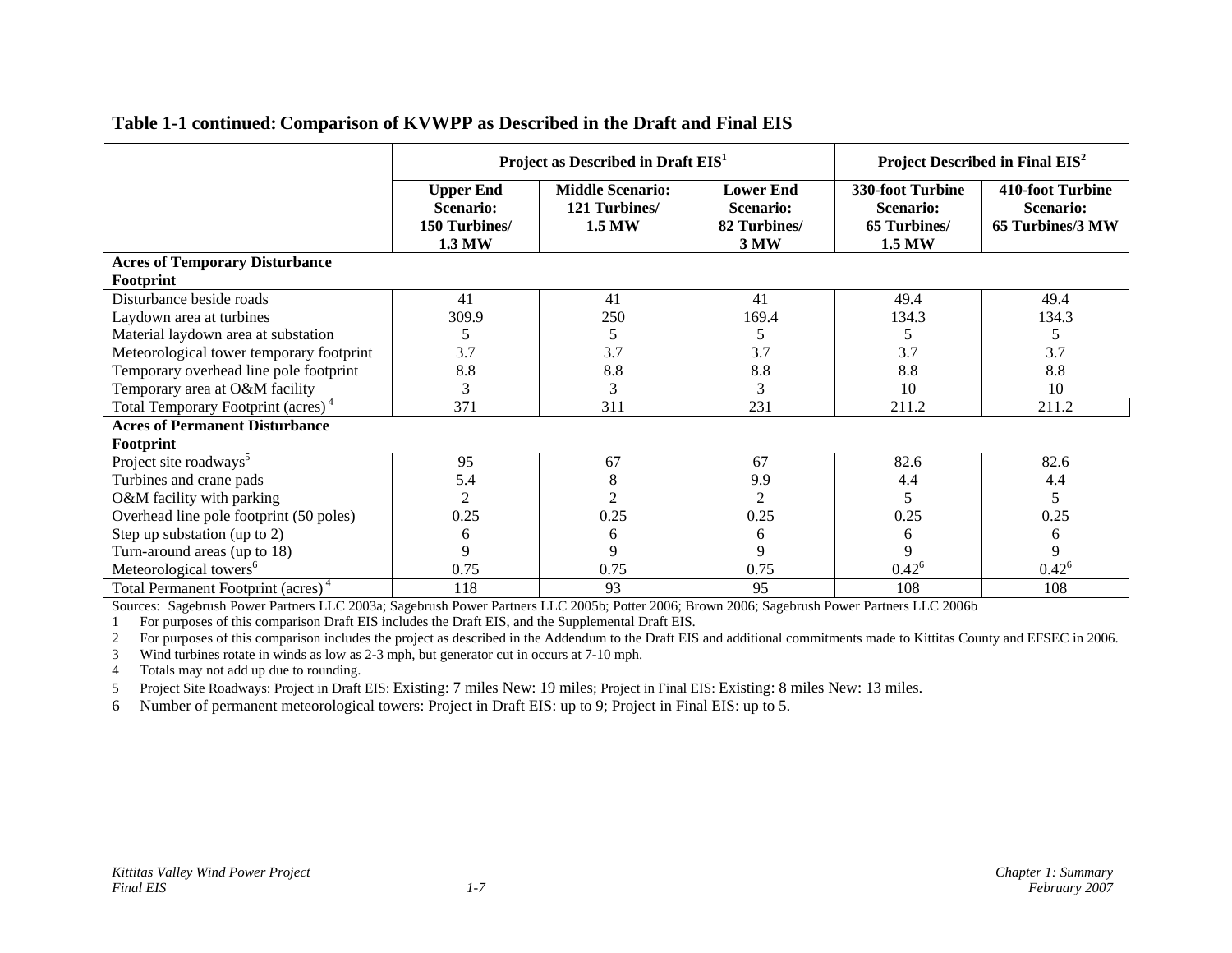### **1.2.1 Need for Additional Power Generation Facilities**

Recent national and regional forecasts predict increasing consumption of electrical energy will continue into the foreseeable future, requiring development of new generation resources to satisfy the increasing demand. The Energy Information Administration (EIA) published a national forecast of electrical power through the year 2025. In it, the EIA projected that total electricity demand would grow between 1.8% and 1.9% per year from 2001 through 2025. Rapid growth in electricity use for computers, office equipment, and a variety of electrical appliances in the residential and commercial sectors is only partially offset by improved efficiency in these electrical applications (U.S. Energy Information Administration 2003).

The Western Electricity Coordinating Council (WECC) forecasts electricity demand in the western United States. According to WECC's most recent coordination plan, the 2001-2011 summer peak demand requirement is predicted to increase at a compound rate of 2.5% per year (WECC 2002).

Based on data published by the Northwest Power and Conservation Council (NWPCC), electricity demand for the NWPCC's four-state Pacific Northwest planning region (Washington, Oregon, Idaho, and Montana) was 20,080 average MW in 2000 (NWPCC 2003).

As shown in Table 1-2, the NWPCC's recently revised 20-year demand forecast projects that electricity demand in the region will grow from 20,080 average MW in 2000 to 25,423 average MW by 2025 (medium forecast), an average annual growth rate of just less than 1% per year. While the NWPCC's forecast indicates that the most likely range of demand growth (between the medium-low and medium-high forecasts) is between 0.4% and 1.50% per year, the low to high forecast range used by the NWPCC recognizes that growth as low as -0.5% per year or as high as 2.4% per year is possible, although relatively unlikely (NWPCC 2003).

| <b>Forecast Scenario</b> | <b>Electricity Demand (Average Megawatts)</b> |        |        | <b>Growth Rates (% Change)</b> |           |
|--------------------------|-----------------------------------------------|--------|--------|--------------------------------|-----------|
|                          | <b>2000</b>                                   | 2015   | 2025   | 2000-2015                      | 2000-2025 |
| Low                      | 20,080                                        | 17,489 | 17,822 | $-0.92$                        | $-0.48$   |
| Medium Low               | 20,080                                        | 19.942 | 21,934 | $-0.05$                        | 0.35      |
| Medium                   | 20,080                                        | 22,105 | 25.423 | 0.64                           | 0.95      |
| Medium High              | 20,080                                        | 24,200 | 29,138 | 1.25                           | 1.50      |
| High                     | 20,080                                        | 27,687 | 35,897 | 2.16                           | 2.35      |

**Table 1-2: Projected Pacific Northwest Electricity Demand, 2000-2025** 

Source: NWPCC 2003

Generated power typically requires interconnection with a high-voltage electrical transmission system for delivery to purchasing retail utilities. The Applicant has submitted requests for transmission interconnection services for the project to both PSE and Bonneville (Bonneville 2003). If connected to PSE's system, the project would interconnect directly with PSE's Rocky Reach to White River 230-kV line. If connected to Bonneville's system, the project would interconnect directly with either the Grand Coulee to Olympia 287-kV line or the Columbia to Covington 230-kV line.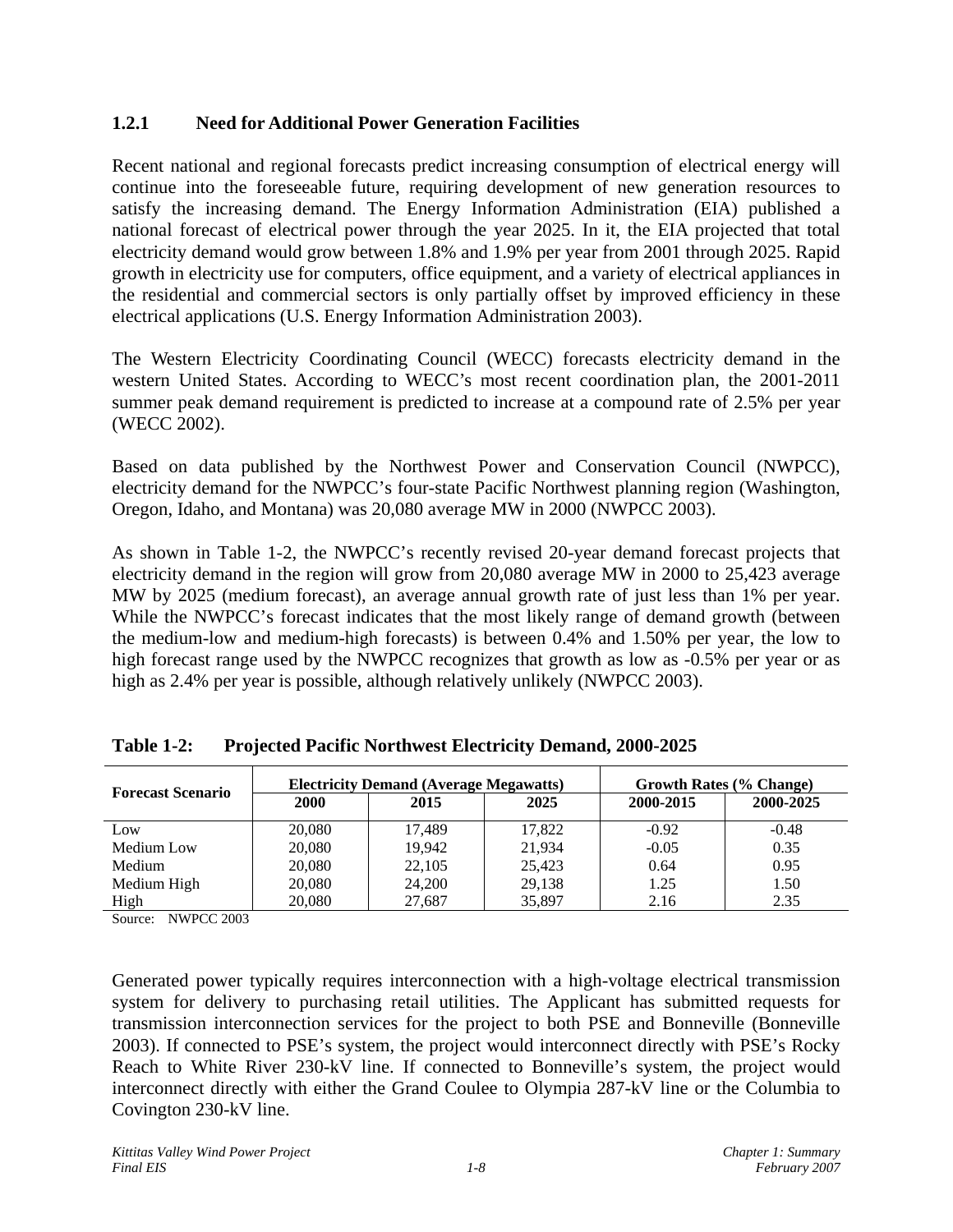# **1.2.2 Wind Power Project Purpose and Need**

There is a growing market for electricity powered by renewable energy ("green resources") in the Pacific Northwest. RCW 19.29A, "Implementation of Retail Option to Purchase Qualified Alternative Power," signed into law in 2001, directed sixteen of Washington's electric utilities to offer a voluntary "qualified alternative energy product" (essentially an electricity product powered by green resources) starting by January 2002. The law defined a "qualified alternative energy resource" as electricity fueled by wind, solar energy, geothermal energy, landfill gas, wave or tidal action, gas produced during the treatment of wastewater, qualified hydroelectric power, or biomass. A survey of participating utilities in October 2002 found that each of the sixteen utilities has a green power electricity product to offer its customers and that wind power represented the vast majority of the green power sales in the program during 2002 (approximately 90%) (CTED and WUTC 2002). (See Section 3.5, Energy and Natural Resources, for a detailed discussion of this program.) The results of this survey demonstrate that local and regional markets for green power have been increasing.

Many regional utilities are seeking to acquire new generating resources to meet their loads. More specifically, several regional utilities, including Avista, PSE, and PacifiCorp (doing business as Pacific Power in Washington), have all completed detailed studies and demand forecasts of their own systems as part of their Integrated Resource Plans or Least Cost Plans with oversight from the Washington Utilities and Transportation Commission (WUTC). As a result, PSE, PacifiCorp, and Avista have issued requests for proposals specifically for wind power or other renewable resources. Avista is seeking to acquire 50 MW; PSE is seeking to acquire a minimum of 150 MW, and PacifiCorp is seeking to acquire 1,100 MW (see Section 3.5.1 for more information on these utilities). Thus, the regional demand for wind-generated energy exceeds the existing regional supply.

In summary, electrical consumers served by the Northwest Power Pool and in other western states need increased power production to serve the predicted long-term increasing demand and high-voltage transmission lines to deliver the power, and it appears that this demand will increasingly be met by production of renewable resources. The proposed KVWPP would help meet this growing regional demand for renewable, wind-generated electricity.

# **1.3 DECISIONS TO BE MADE**

This document is a SEPA Final EIS intended to meet the environmental review needs of EFSEC. EFSEC has jurisdiction over all of the evaluation and licensing steps for siting certain major energy facilities in the state of Washington that have applied for site certification pursuant to WAC 463-42. EFSEC is the sole non-federal agency authorized to permit the proposed project. For informational purposes, Table 1-3 lists the major state and local permitting requirements preempted by EFSEC, as well as federal requirements. Not all listed permits and approvals may be required.

After issuing the Final EIS EFSEC will make a recommendation to the governor of Washington to approve or deny the proposed project. If EFSEC makes a recommendation that the project be approved, EFSEC would specify the conditions of construction and operation in a proposed Site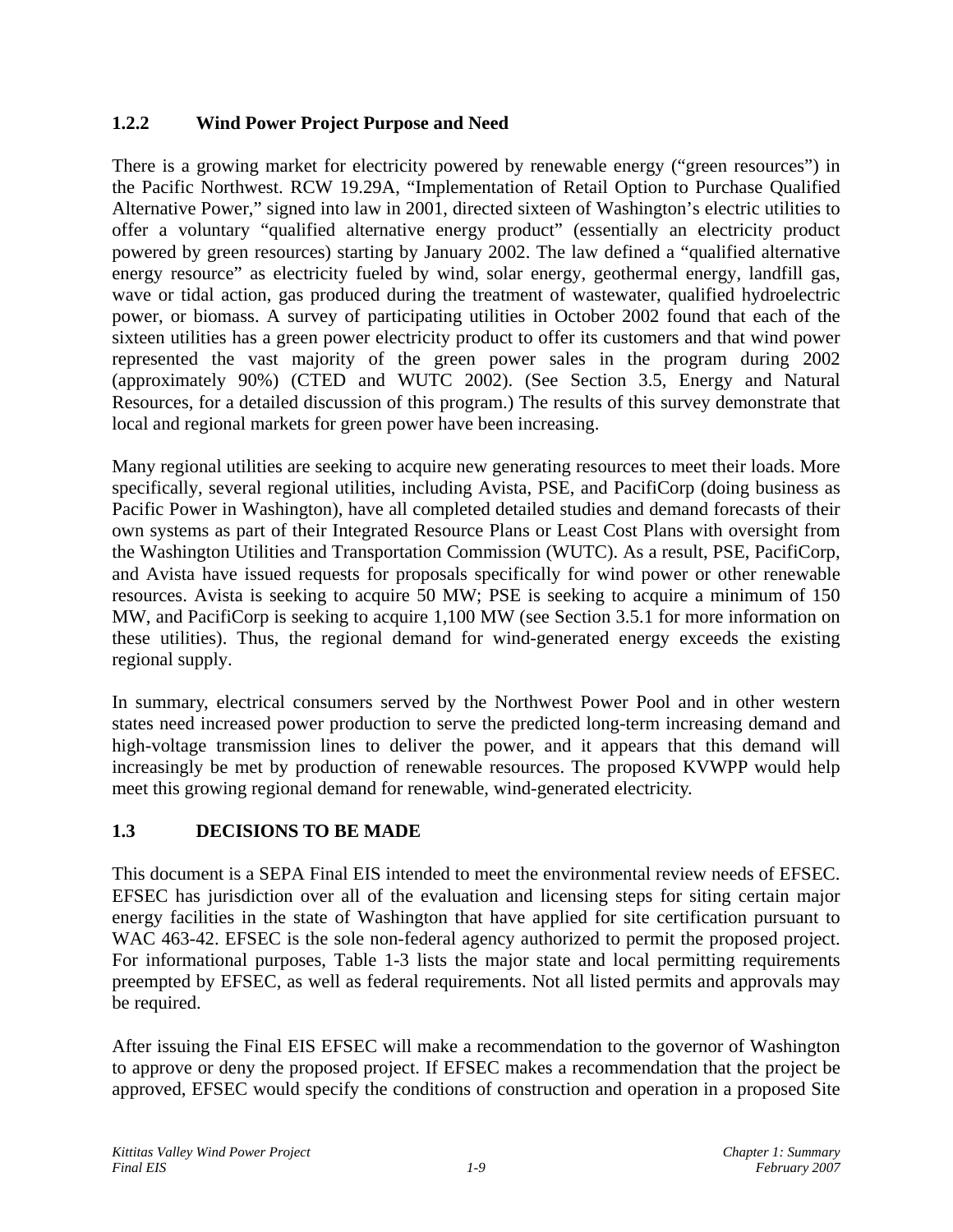Certification Agreement (SCA). If the Governor approves the project, EFSEC would issue the SCA instead of any individual state or local permitting authority, and manage the environmental and safety oversight program of project operations. EFSEC's SCA acts as an umbrella authorization that incorporates the requirements of all state and local laws and regulations.

EFSEC has determined pursuant to WAC 463-28-030 that the KVWPP is not consistent with Kittitas County land use plans and zoning ordinances (EFSEC 2003). The Applicant submitted a second request for preemption in June 2006 (Sagebrush Power Partners LLC 2006a). EFSEC will make a recommendation to the governor of Washington whether the state should preempt local land use plans and zoning ordinances for this proposal.

# **1.4 DESCRIPTION OF ALTERNATIVES**

Six alternatives were evaluated in the Draft and Draft Supplemental EIS, the proposed action (constructing and operating the KVWPP and associated components), four offsite alternative locations (Swauk Valley Ranch, Springwood Ranch, Wild Horse, and Desert Claim), and the No Action Alternative (not constructing and operating the proposed action). Three turbine size scenarios were considered as part of the proposed action. Alternatives considered by the Applicant and eliminated from further study are also described.

#### **Offsite alternative locations**

As a result of the changes to the project brought forward by the Applicant in the final stages of review, the alternatives discussed in the Draft EIS, Draft Supplemental EIS, and Addendum to the Draft EIS have been revised as described below.

The Governor of Washington State approved the construction and operation of the Wild Horse Wind Power Project in July 2005 (EFSEC 2005b). Construction of the project began in October 2005, and commercial operation is expected to begin in December 2006 (Diaz 2006). The Wild Horse site it therefore no longer an alternative location available to the Applicant.

In April 2005 Kittitas County denied the Development Activities Application (DAA) for the Desert Claim Project, which was under review by Kittitas County at the time the KVWPP Draft EIS and Draft Supplemental EIS were issued (BOCC 2005). In November 2006, Desert Claim Wind Power LLC submitted an Application for Site Certification to EFSEC (Desert Claim Wind Power LLC 2006). As a result, the location of the Desert Claim Wind Power Project is also no longer a possible alternative location.

Therefore the Swauk Valley Ranch and the Springwood Ranch locations are the remaining locations that are considered in this EIS.

#### **No Action Alternative**

The No Action Alternative continues to be included in this Final EIS.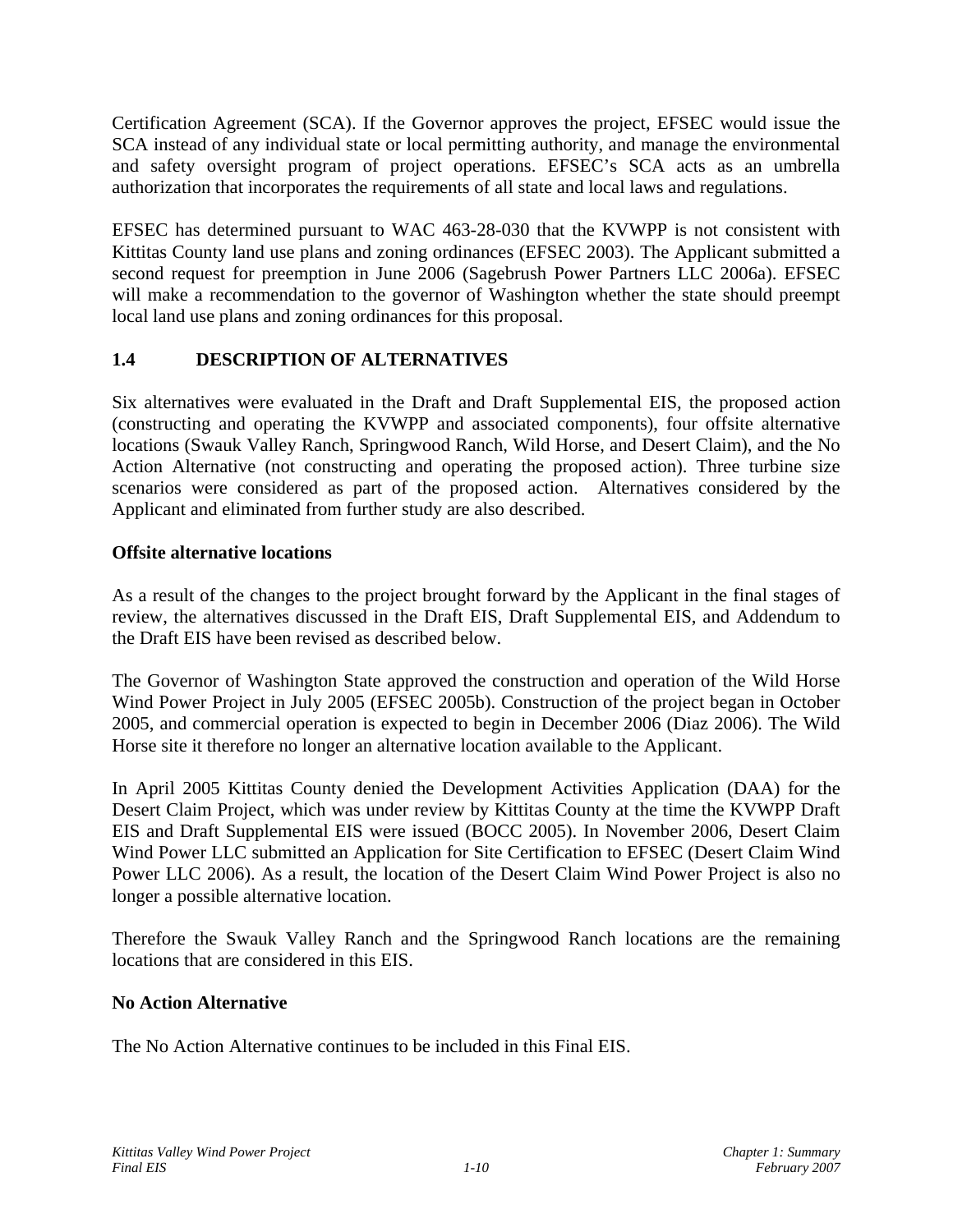### **Project Scenarios**

The Applicant chose to ultimately reduce the number of turbines proposed to no more than 65, with a tip height not to exceed 410 feet. The Applicant has also dropped from consideration the smaller sized turbines described in the Draft EIS under the "Upper End Scenario". In addition, since the time the environmental analysis was originally started for this project, the nominal capacity of wind turbines currently on the market no longer directly correlates with their physical dimensions (Taylor 2006). Therefore, to capture a "reasonable range" of potential project impacts, this EIS defines and evaluates the following proposed action scenarios:

- 330-foot Turbine Scenario: This scenario represents the project configuration that would be chosen based on pricing and performance for wind turbine technology currently on the market. Up to 65 turbines would be constructed. This scenario is best represented by turbines with a nameplate capacity of approximately 1.5 to 2 MW, resulting in an approximate total nameplate capacity of 97.5 MW;
- 410-foot Turbine Scenario: This scenario represents the project configuration with the largest dimension of proposed turbines, not to exceed a tip height of 410 feet. With an approximate nameplate capacity of 3 MW each, and with up to 65 turbines constructed, the project would have a total approximate nameplate capacity of 195 MW.

# **1.4.1 Proposed Action**

The proposed action would construct and operate up to 65 wind turbine generators with a total nameplate capacity of approximately 97.5 to 195 MW and associated components in Kittitas County, Washington (Figure 1-1). The proposed project would occupy approximately 108 acres of land and would be located on open ridgetops on each side of US 97 in Kittitas County, roughly halfway between Ellensburg and Cle Elum (Figure 1-2).

The final selection of the exact type and size of wind turbine to be used for the project depends on a number of factors including equipment availability at the time of construction. The number of turbines and the resulting nameplate capacity of the project would depend on the make and model of turbine used. Therefore, to capture a "reasonable range" of potential project impacts, this EIS defines and evaluates the two scenarios described above: 330-foot Turbine Scenario, and 410-foot Turbine Scenario.

The facilities, equipment, and features to be installed as part of the project include:

- approximately 13 miles of new roads, and improvements to roughly 8 miles of existing roads;
- approximately 23 miles of underground 34.5-kV electrical power lines;
- approximately 2 miles of overhead 34.5-kV electrical power lines;
- two substations:
- one 5,000-square-foot operations and maintenance facility with parking; and
- up to five permanent meteorological towers.

The KVWPP would be constructed across a land area of approximately 6,000 acres in Kittitas County, although the actual permanent facility footprint would be approximately 108 acres. The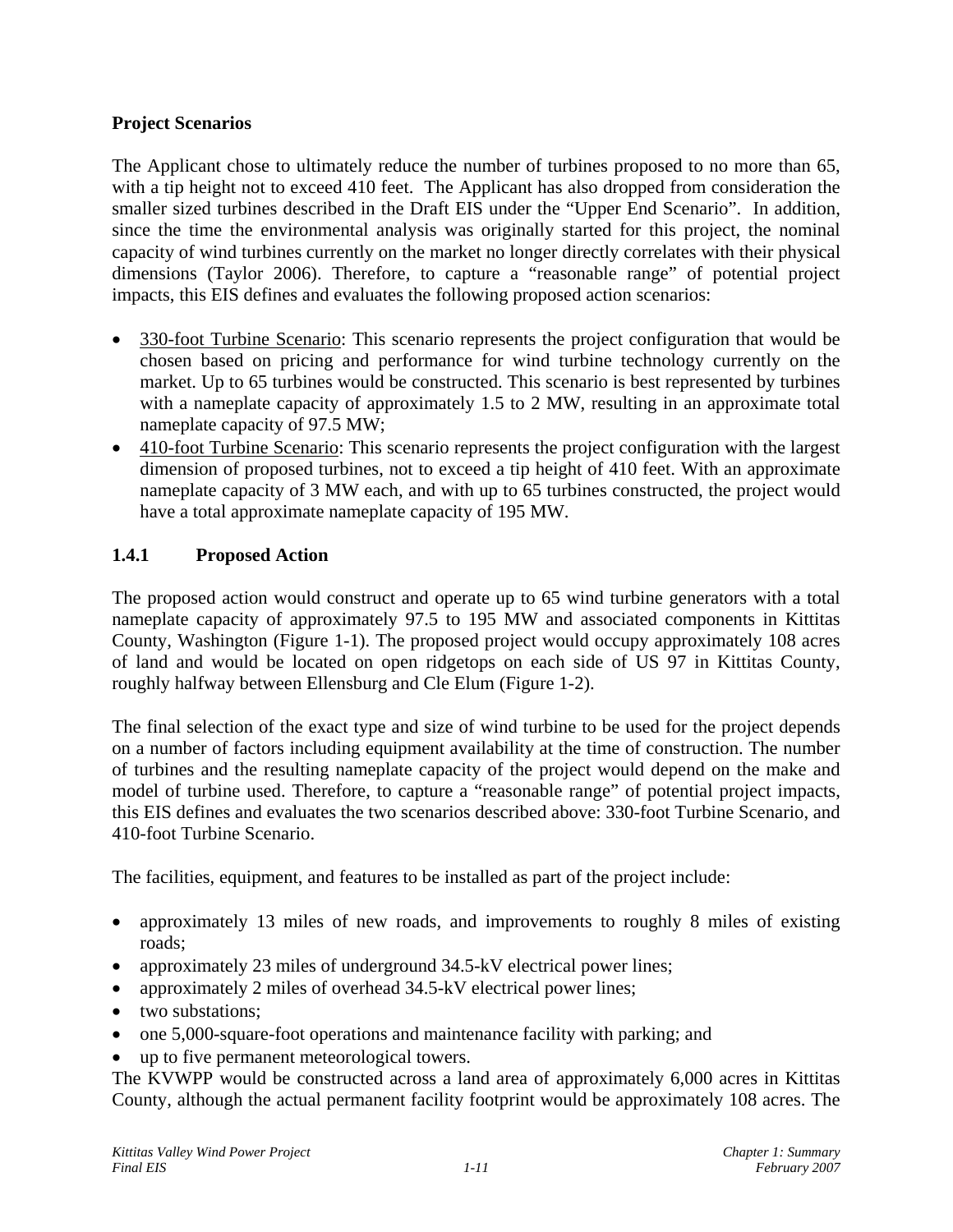majority of the KVWPP site and the proposed interconnect points lie on privately owned lands and there are five parcels owned by the Washington State Department of Natural Resources (DNR). The Applicant has obtained wind option agreements with landowners for all private lands within the project site boundary necessary for project installation. In June 2003, the Applicant executed a lease agreement for use of DNR property in the project area.

# **1.4.2 Alternatives Considered but Rejected**

# **Alternative Wind Energy Technologies**

Several types of wind energy conversion technologies have been pursued over the past 30 years:

- Vertical Axis Darrieus Wind Turbines;
- Two-Bladed Downwind Wind Turbines:
- Smaller Three-Bladed Upwind Wind Turbines (500 to 750 kilowatts [kW]);
- Larger Three-Bladed Upwind Wind Turbines (1.3 to 2.5 MW).

The technology that has demonstrated itself as the most reliable and commercially viable is the three-bladed, upwind, horizontal axis. The proposed action contemplates the use of larger megawatt-class wind turbines (i.e., 1.5 to 2.5 MW). Compared to the other three technologies identified, this type of turbine requires fewer machines, covers a smaller overall project footprint, and is anticipated to have fewer avian impacts because of a smaller rotor swept area and fewer rotations per minute. The reasons for rejecting other wind energy technologies from further consideration are described in more detail in Chapter 2.

# **Alternative Wind Turbine Locations**

The siting of wind turbines is constrained by the need for a location with a sufficient wind resource to allow the project to operate in a commercially and technically viable manner. The Applicant's proposal for the KVWPP identified and presented only the proposed project area for development. Both the Applicant and other wind project developers have considered other possible project site locations, but such locations were rejected because of a lack of sufficient wind resource (leading to a price for the project's output that is higher than the market price, thus rendering the project economically infeasible) or remoteness from nearby transmission lines (which would require constructing a lengthy transmission line to interconnect with the power grid). However, other alternative sites to the Applicant's proposal are considered in this Final EIS, as described in Section 1.4.3.

An alternative layout of individual turbines and turbine strings in the project area (referred to as Alternative A) was evaluated during the early stages of project development and was subsequently refined to reduce potential impacts; the resulting layout defines the proposed action. Alternative A was rejected for further consideration in this EIS because of its higher environmental costs. The specific reasons for rejecting Alternative A are described in more detail in Chapter 2.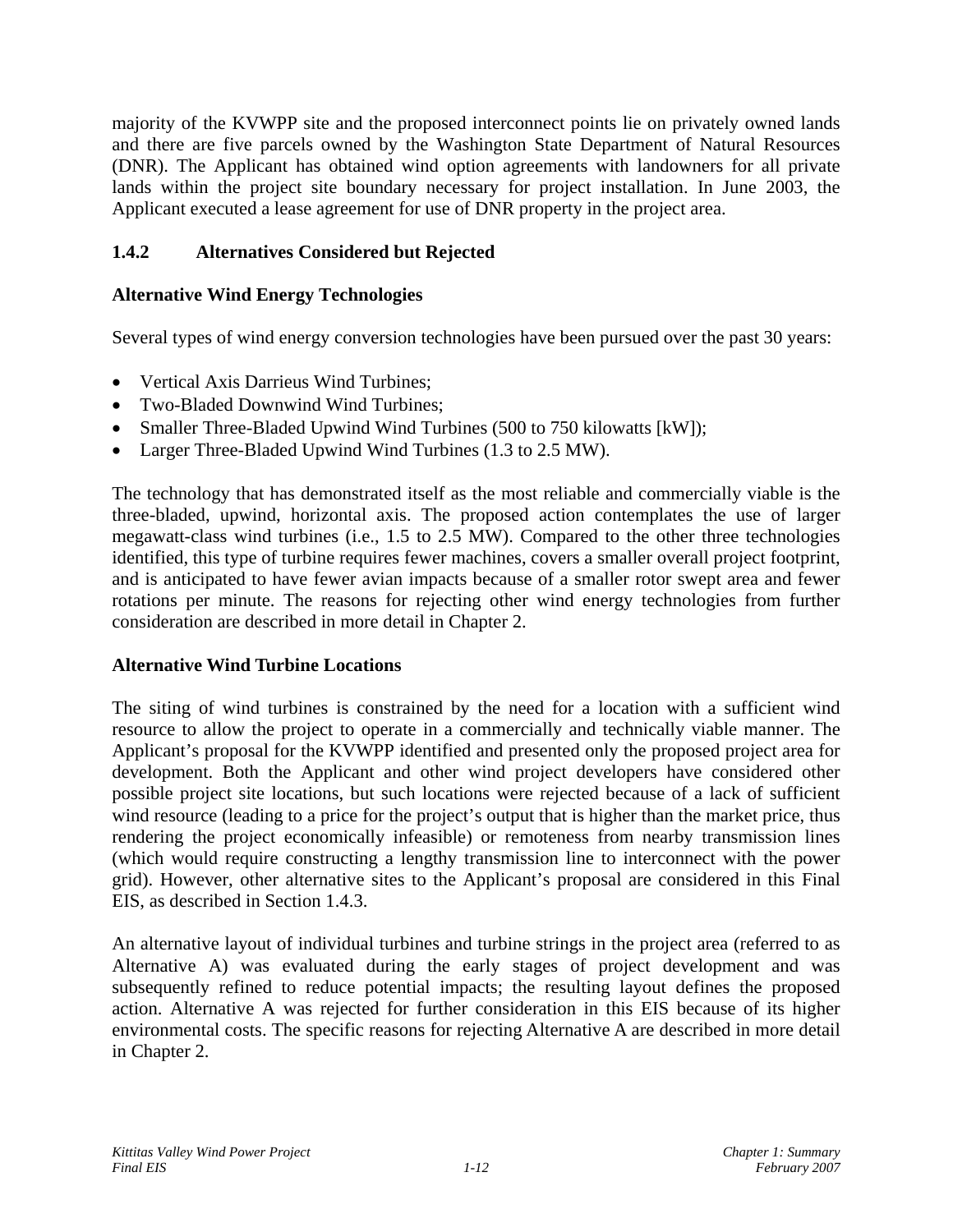Figure 1-1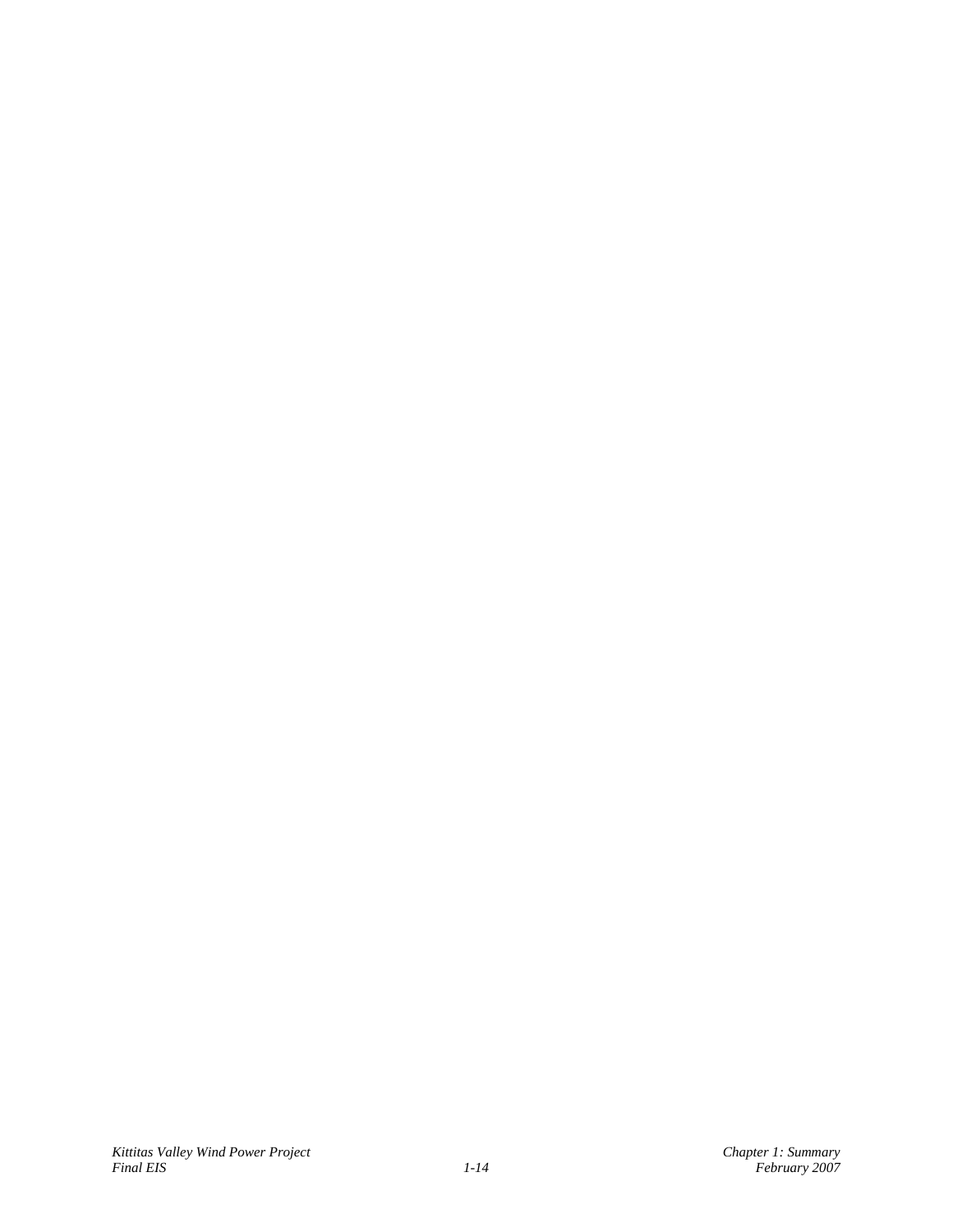Figure 1-2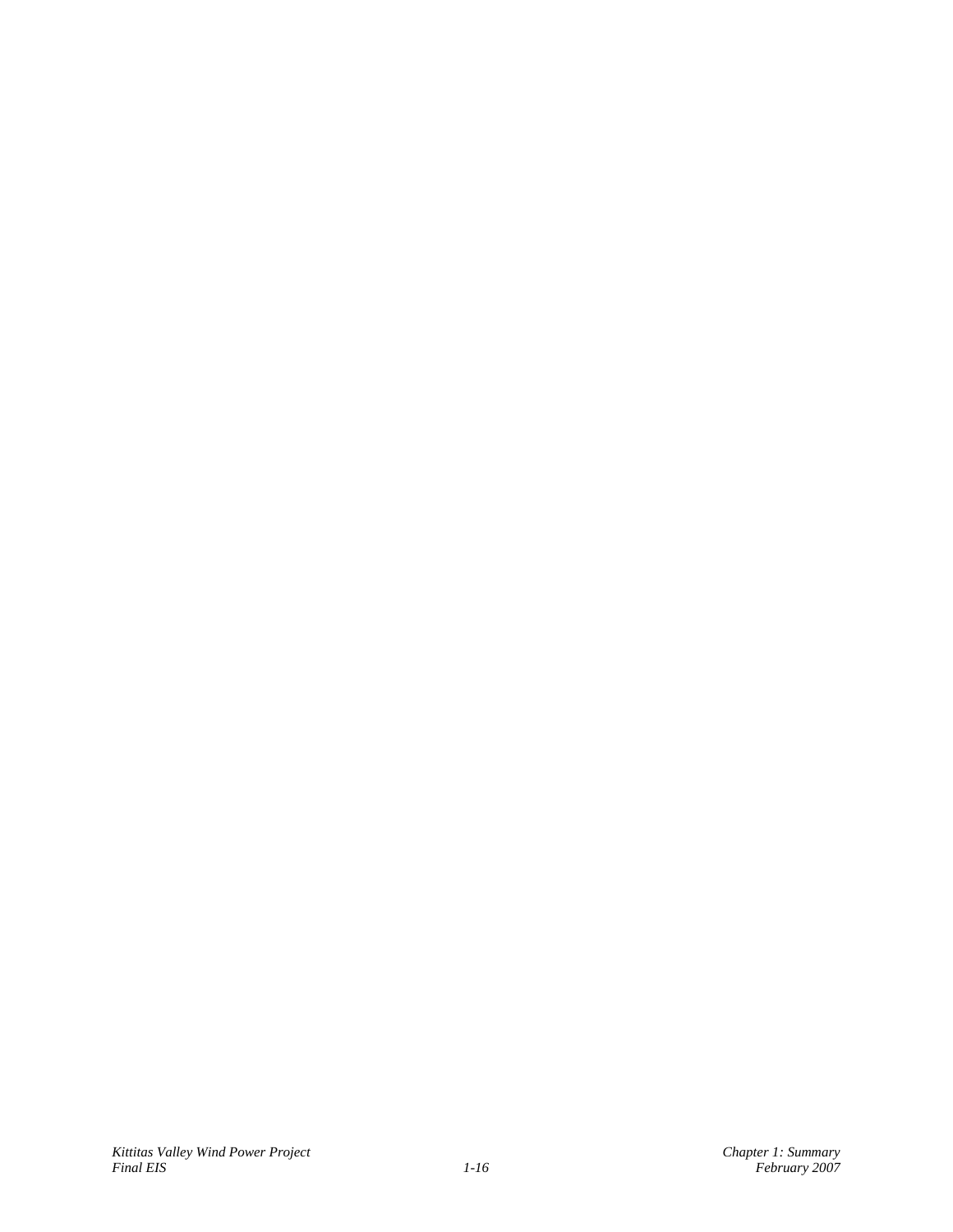## **Table 1-3: Pertinent Regulations, Statutes, and Ordinances**

| Permit, Approval, or Review                                                                                                                                   | Agency with Jurisdiction <sup>1</sup>                              | <b>Evaluation/Issue</b>                                                                                                                                                                                                                                                | <b>Statute or Regulation</b>                                                                     |
|---------------------------------------------------------------------------------------------------------------------------------------------------------------|--------------------------------------------------------------------|------------------------------------------------------------------------------------------------------------------------------------------------------------------------------------------------------------------------------------------------------------------------|--------------------------------------------------------------------------------------------------|
| Federal                                                                                                                                                       |                                                                    |                                                                                                                                                                                                                                                                        |                                                                                                  |
| <b>Endangered Species Act</b>                                                                                                                                 | NOAA Fisheries, U.S. Fish & Wildlife Service                       | Endangered Species Protection/Compliance;<br>Habitat Conservation Plan                                                                                                                                                                                                 | ESA 7; ESA10; 16 USC 1531 et seq.; 50 CFR 402                                                    |
| Clean Water Act, Section 404 (Nationwide Permit)                                                                                                              | U.S. Army Corps of Engineers                                       | Wetlands                                                                                                                                                                                                                                                               | 33 USC 1344, Section 404; 40 CFR 231 (Authority), 233 (State                                     |
| National Pollutant Discharge Elimination System Permit                                                                                                        | U.S. EPA, Clean Water Act (by Washington<br>Department of Ecology) | Stormwater and Industrial Discharges                                                                                                                                                                                                                                   | 40 CFR 122; also see #13-15 under Washington State                                               |
| Notice of Proposed Construction or Alteration                                                                                                                 | Federal Aviation Administration                                    | Aviation Regulations and Lighting                                                                                                                                                                                                                                      | 14 CFR Part 77; FAA Advisory Circular 70/7460-1 AC70/7460<br>FAA Advisory Circular No, 70/460-2H |
| Oil Pollution Prevention and SPCC Plan                                                                                                                        | WA Department of Ecology                                           | Discharge of soil to waters of the U.S.                                                                                                                                                                                                                                | Clean Water Act, 33 USC 1251; 40 CFR 112                                                         |
| National Historic Preservation Act                                                                                                                            | WA Office of Archaeology and Historic<br>Preservation              | Historic and Cultural<br>Preservation/Compliance                                                                                                                                                                                                                       | NHPA 106; 16 USC 470 et seq.; 36 CFR 60-63, 800; et al. Cha                                      |
| <b>Washington State</b>                                                                                                                                       |                                                                    |                                                                                                                                                                                                                                                                        |                                                                                                  |
| State Environmental Policy Act                                                                                                                                | <b>EFSEC</b>                                                       | Environmental Review/Compliance                                                                                                                                                                                                                                        | WAC 197-11, WAC 463-47; RCW 43.21C.                                                              |
| <b>Stormwater Construction Discharge Permit</b>                                                                                                               | WA Department of Ecology                                           | <b>Water Quality</b>                                                                                                                                                                                                                                                   | 40 CFR 122, 123, and 124, subchapter D; RCW 80.50 and 90.4                                       |
| <b>Transportation and Highway Access</b>                                                                                                                      | WA Department of Transportation                                    | Access from State Highway                                                                                                                                                                                                                                              | Washington Highway Access Management, RCW 47.50; WAC                                             |
| Clean Water Act, Water Quality Certification                                                                                                                  | WA Department of Ecology                                           | <b>Water Quality</b>                                                                                                                                                                                                                                                   | Federal Clean Water Act, Section 401; WAC 173-225                                                |
| <b>Groundwater Regulations</b>                                                                                                                                | WA Department of Ecology                                           | Construction and Maintenance of<br>Groundwater Wells                                                                                                                                                                                                                   | Chapter 90.54 RCW; Chapter 18.104 RCW; Chapter 43.12 RC                                          |
| Fish and Wildlife Regulations/HPA Permit (Issued in<br>Conjunction with Corps Nationwide Permit through Joint<br><b>Aquatic Resources Permit Application)</b> | WA Department of Fish and Wildlife                                 | Classification of Wildlife Species and<br><b>Construction In or Near State Waters</b>                                                                                                                                                                                  | WAC Chapter 232-12; RCW 75.20.100-160                                                            |
| <b>Electrical Construction Permit</b>                                                                                                                         | WA Department of Labor and Industries                              | Installing Electrical Wires and Equipment                                                                                                                                                                                                                              | WAC Chapter 296-746A                                                                             |
| Noise Regulations                                                                                                                                             | Kittitas County (per State standards)                              | Noise Control and Abatement                                                                                                                                                                                                                                            | RCW 70.107; WAC Chapters 173-58 and 173-60                                                       |
| <b>Kittitas County</b>                                                                                                                                        |                                                                    |                                                                                                                                                                                                                                                                        |                                                                                                  |
| <b>Building Permit</b>                                                                                                                                        | <b>Building Office</b>                                             | <b>Facility Construction</b>                                                                                                                                                                                                                                           | WAC Chapter 51-40; RCW 19.27; Kittitas County Code 14.04                                         |
| Critical Areas Review/Determination                                                                                                                           | Planning Office                                                    | <b>Resources Protection</b>                                                                                                                                                                                                                                            | Kittitas County Municipal Code, Title 17A (Critical Areas Ordi                                   |
| Kittitas County Comprehensive Plan                                                                                                                            | Planning Office                                                    | Site-Specific Amendment of Comprehensive<br>Plan Land Use Designation Map to Wind<br>Farm Resource Overlay District; may not be<br>applicable pending resolution of Applicant's<br>request to EFSEC for preemption from local<br>land use plans and zoning ordinances. | Kittitas County Municipal Code, Title 15B.03                                                     |
| Zoning Ordinance                                                                                                                                              | Planning Office                                                    | Re-Zone Project Site as Wind Farm Resource<br>Overlay District; may not be applicable<br>pending resolution of Applicant's request to<br>EFSEC for preemption from local land use<br>plans and zoning ordinances.                                                      | Kittitas County Municipal Code, Title 17.98                                                      |
| Uniform Standards for Installation of Buried Cables                                                                                                           | <b>Public Works Department</b>                                     | <b>Culvert and Cable Installation</b>                                                                                                                                                                                                                                  | Kittitas County Municipal Code, Title 12.16                                                      |
| Stormwater Management Standards and Guidelines                                                                                                                | <b>Public Works Department</b>                                     | Stormwater Management                                                                                                                                                                                                                                                  | Kittitas County Code Title 12.70                                                                 |
| Sewage Disposal Installation and Design and Septic Tank<br><b>Cleaning Regulations</b>                                                                        | <b>Environmental Health Department</b>                             | Installation and Maintenance of Septic System                                                                                                                                                                                                                          | Kittitas County Code Title 13.04                                                                 |
| County Road Franchise                                                                                                                                         | <b>Public Works Department</b>                                     | <b>Underground Transmission Line</b>                                                                                                                                                                                                                                   | Kittitas County Code Title 12.56                                                                 |
| Noxious Weeds                                                                                                                                                 | Noxious Weed Control Board                                         | Control of Weeds                                                                                                                                                                                                                                                       | <b>RCW 17-10</b>                                                                                 |

<sup>1</sup>EFSEC has single permit authority over all Washington State and local permits.

#### FR 402

Elean Water Action 204 (Nation 33 USER 320-330) U.S. Army Corps of State); 33 UFR 320-330

 $N/7460 - 1$  AC70/7460-1K;

0-63, 800; et al. Chapter 27.53 RCW

 $\overline{\text{CW } 80.50}$  and 90.48; et al.

 $T_{\text{RCW 47.50; WAC Chapter 468-51 and 468-52}}$ <br>C 173-225

Chapter 43.12 RCW; and WAC Chapters 173-160, 173-162

(Critical Areas Ordinance)<br>03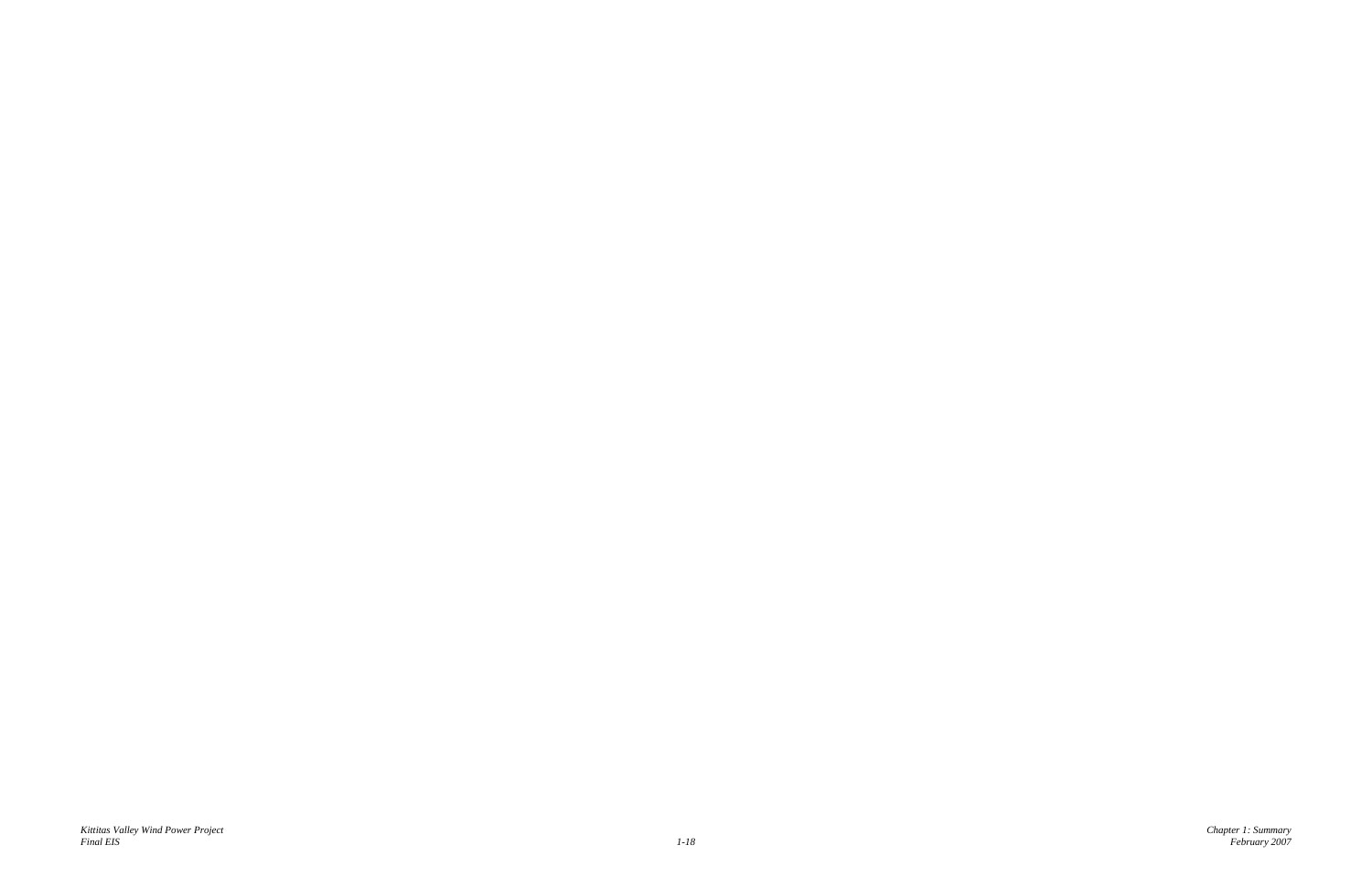# **1.4.3 Offsite Alternatives**

Consideration was given to other possible sites available for wind power generation within Kittitas County. The analysis of these other potential sites is being provided in this EIS in response to scoping and Draft EIS comments suggesting the viability of other sites for wind power project development. Consistent with the SEPA rules, specifically WAC 197-11-440(5), EFSEC conducted an independent evaluation (EFSEC 2004a) for offsite alternative locations within Kittitas County. At that time, the Applicant was still attempting to resolve the land-use inconsistency with Kittitas County, and a rezone action by the County was a possible outcome. The off-site alternatives analysis was performed to assist the County in meeting its environmental review obligations. As documented in the August 2004 Draft Supplemental EIS for the KVWPP, the offsite alternatives analysis was conducted at a "non-project" level, consistent with WAC 197-11-442, sufficient to evaluate their comparative merits.

With the second request for preemption being submitted by the Applicant to EFSEC in August 2006, a rezone of the Project Area by the County was no longer a possible outcome, and the future final action on the project fell to the Governor of Washington State. Therefore, the inclusion of an off-site alternatives analysis was no longer formally required by WAC 197-11- 440(5). Nevertheless, the off-site alternatives analysis was retained for informative purposes. The two offsite alternatives evaluated in this Final EIS are the Swauk Valley Ranch site and the Springwood Ranch site. The affected environment and impact analysis for these offsite alternatives are incorporated into this Final EIS under each element of the environment. Detailed discussion of the screening and selection process of the offsite alternatives to be carried forward in this EIS is presented in Chapter 2. Table 1-5 presents a summary of impacts and mitigation for the two offsite alternatives considered in this EIS.

As described in Section 2.6, Consideration of Offsite Alternatives, analysis of the Wild Horse Wind Power Project, and Desert Claim Wind Power Project have not been included in this EIS. The Energy Facility Site Evaluation Council has, however, considered the environmental impacts of these two projects through other finalized and on-going permitting actions (EFSEC 2004b, 2005a; Kittitas County 2004; Desert claim Wind Power Project LLC 2006).

# **1.4.4 No Action Alternative**

Under the No Action Alternative, the proposed KVWPP would not be built, and the environmental impacts described in this EIS would not occur. However, development by others, and of a different nature, including residential development, could occur at the project site in accordance with the County's existing Comprehensive Plan and zoning regulations.

If the proposed project were not constructed, power providers would continue to use other or new power sources to meet the needs of their customers. It is likely that the region's need for power would be addressed by a combination of energy efficiency and conservation measures at the user's end, existing power generation sources, or by the development of new renewable and nonrenewable generation sources. Baseload demand would likely be filled through expansion of existing, or development of new, thermal generation sources, such as gas-fired combustion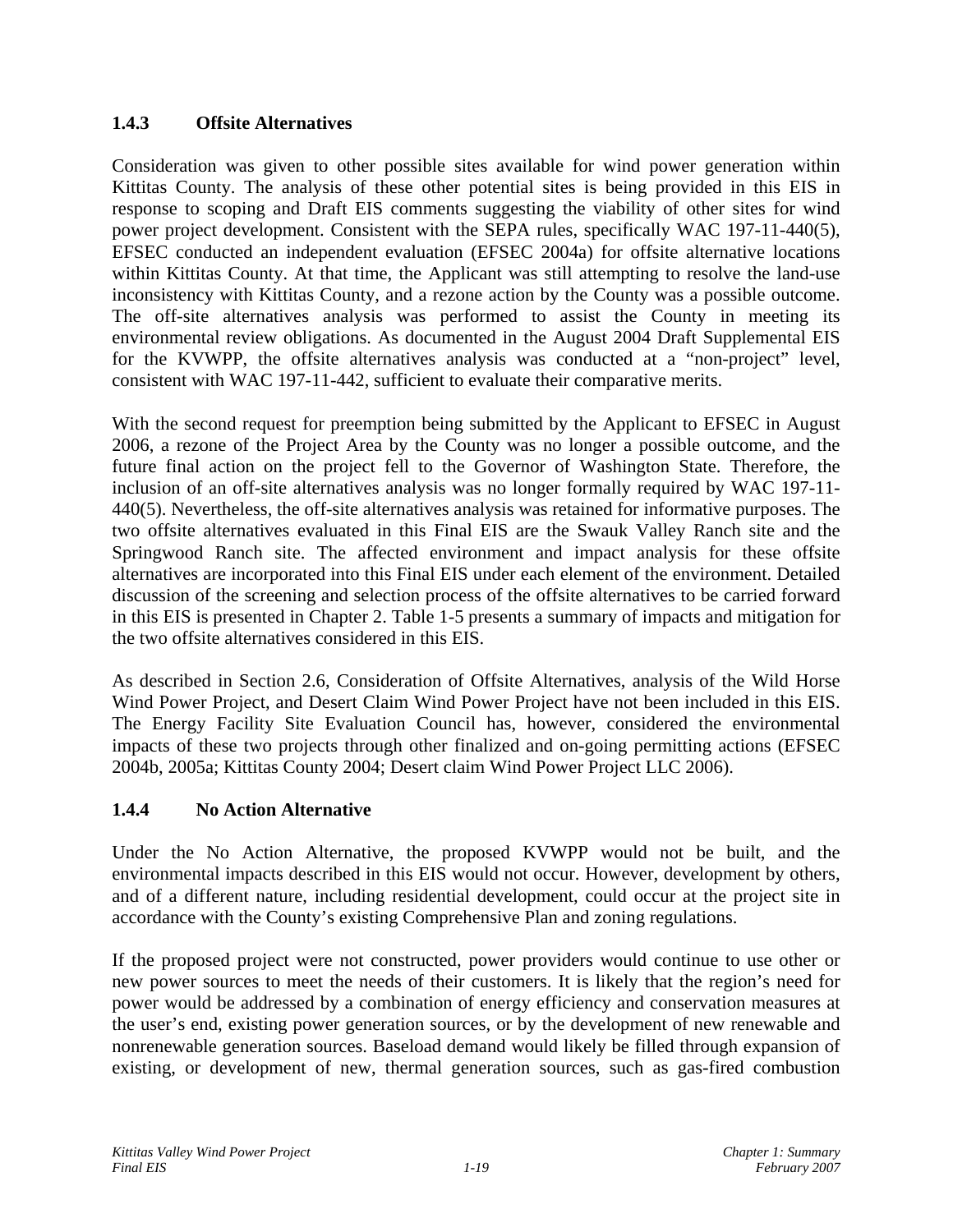turbine technology. Such development could occur at appropriate locations throughout the state of Washington.

A baseload natural gas-fired combustion turbine would have to generate 60 average MW to replace an equivalent amount of power generated by the project. (An "average MW" is the average amount of energy supplied over a specified period of time, in contrast to "MW," which indicates the maximum or peak output [capacity] that can be supplied for a short period.) Although it would be speculative to estimate impacts of a similarly sized combustion turbine because of uncertainty about the location and type of technology, impacts from a typical combustion turbine include: site specific construction and operation impacts in the vicinity of the new plant; short and long range air emissions; impacts associated with natural gas extraction and transport; impacts associated with transmission of the generated power; impacts associated with withdrawal of large quantities of water used for cooling and discharge of wastewater; noise impacts; and associated impacts on fish, plant, and wildlife resources.

# **1.5 SUMMARY OF PUBLIC INVOLVEMENT, CONSULTATION, AND COORDINATION**

In addition to the SEPA and other review processes conducted by EFSEC (see Sections 1.1.2 and 1.1.3 above), the Applicant has been communicating and meeting with local, state, and federal agencies, Indian tribes, the public, and nongovernmental organizations throughout development of the proposed project.

EFSEC has also contracted with the Washington Department of Fish and Wildlife (WDFW) and the Department of Ecology (Ecology) to review and provide input regarding the Applicant's proposal. The WDFW was consulted to identify agency issues and concerns regarding potential project impacts on vegetation, wetlands, wildlife, fisheries, and threatened and endangered species with the potential to occur in the project area, as well as to solicit guidance on project mitigation measures. Ecology was consulted to solicit their input regarding potential project impacts on wetlands, water resources and water quality, and air quality.

Both the Applicant and EFSEC have coordinated with Kittitas County throughout the Application and EIS development phases of the project. The Applicant submitted draft land use application materials for the proposed action to the Kittitas County Community Development Services Department for administrative review in March, May, and June of 2003. The Applicant submitted a Second Development Activities Application to Kittitas County in September 2005.

Both the Applicant and EFSEC have informed the Yakama Nation about the project. To date, the Tribe has indicated it has concerns about the cumulative effects of wind turbine projects on the lands and resources of the Yakama Nation. Prior to Draft EIS publication, the Yakama Nation had been offered opportunities for meetings and site visits to discuss the project but declined to participate. However, in January 2004 the Yakama Nation requested a meeting with EFSEC and the Applicant to discuss and plan for the cumulative effect of wind power on a regional basis. Consultation with the Yakama Nation is ongoing.

Project documents are available to the public on the EFSEC Web site and in local libraries.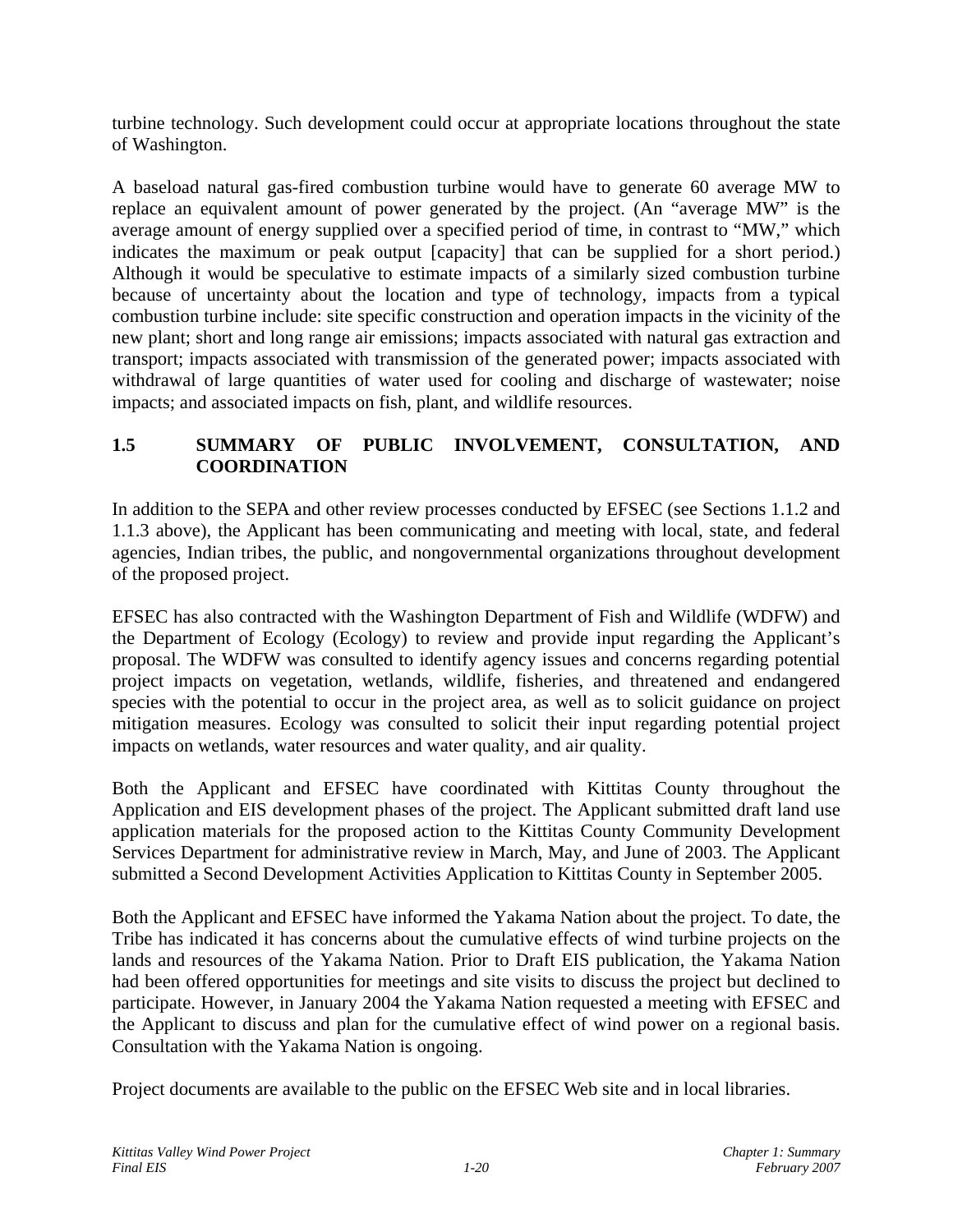# **1.6 DOCUMENT ORGANIZATION**

This Final EIS analyzes the KVWPP (the proposed action), two offsite alternatives, and a No Action Alternative. The document is organized as follows:

Volume 1:

- Chapter 1 summarizes this Final EIS for the KVWPP. This section briefly describes the alternatives evaluated in the environmental analysis and includes a matrix summarizing anticipated impacts and mitigation measures of the proposed action, the No Action Alternative, and two offsite alternatives;
- Chapter 2 presents a description of the alternatives analyzed in this document;
- Chapter 3 conducts an environmental analysis of the affected environment, impacts, mitigation measures, and significant unavoidable adverse impacts related to the alternatives for 13 elements of the environment. Cumulative impacts are also addressed in Chapter 3.

Volume 2:

- Chapter 1 summarizes the contents of Volume 2 of the Final EIS;
- Chapter 2 presents responses to key issues;
- Chapter 3 presents the comments to the Draft EIS, and the responses to those comments;
- Chapter 4 presents the comments to the Draft Supplemental EIS, and the responses to those comments.

# **1.7 ISSUES TO BE RESOLVED**

Several unresolved issues were identified in the Draft EIS. The majority of these issues have been resolved, as indicated below.

#### **1.7.1 Wetland Impacts and Mitigation**

In August 2003, the Applicant submitted a Joint Aquatic Resource Permit Application (JARPA) to the U.S. Army Corps of Engineers (Corps) and other applicable resource agencies to mitigate for the project's expected minor loss of jurisdictional wetlands and waters of the U.S. The Corps issues Nationwide Permits (NWP) that authorize minimal project impacts on wetlands and waters. Ecology, contracted by EFSEC, would provide Section 401 water quality certification to the Corps before the NWP is approved.

The Applicant submitted a revised JARPA to the Corps on February 11, 2004, to address four additional underground electrical cable crossings that were identified after the initial JARPA was submitted in August 2003. Based on this new and updated information, total project impacts on wetlands and streams would be 165 and 1,105 square feet, respectively, under the three action scenarios proposed at the time. In the spring of 2004, the Corps determined that the activities described in the February 2004 JARPA are eligible for coverage under NWP 12 (Utility Line Discharges) (Corps 2004). NWP 12 authorizes the KVWPP to place dredged or fill material into waters of the U.S. to construct utility line crossings and road crossings. The Applicant will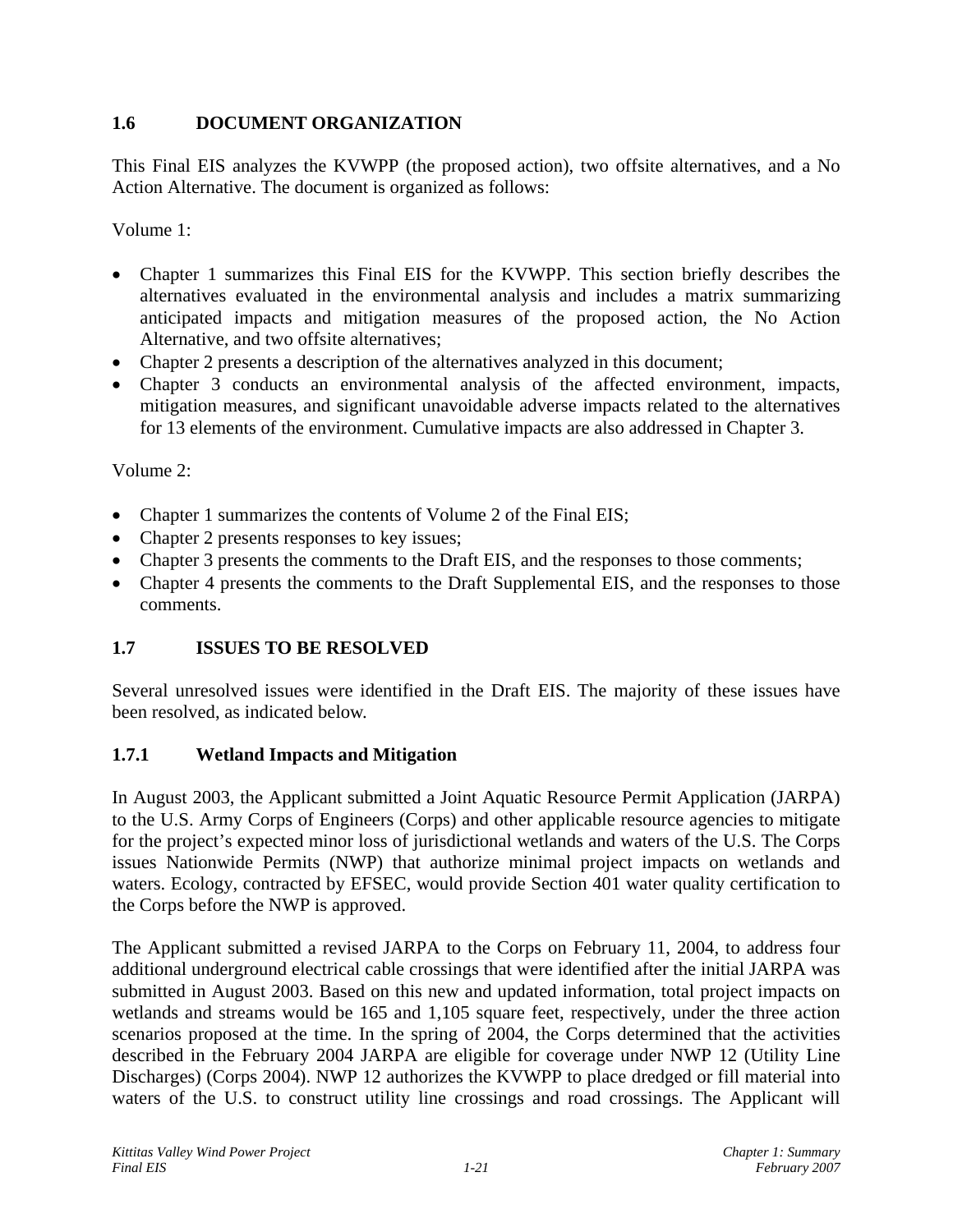comply with the terms and conditions required by NWP 12 for impacts on jurisdictional waters and wetlands, and it is expected that compliance with these requirements would satisfactorily mitigate for potential impacts on these resources. Furthermore, Ecology indicates that an individual water quality certification is not required for the proposed project, but that the Applicant must adhere to the applicable federal requirements mandated by NWP 12 (Kraege, pers. comm., 2004). See Section 3.2 of this Final EIS for further information.

In March 2006, the Applicant submitted a request to extend the Corps' 2004 authorization, and to include provisions for an additional stream crossing resulting from changes to the project layout (Schafer 2006b). The Corps authorized the extension and inclusion of the additional stream crossing in April 2006 (Lehto 2006).

# **1.7.2 Economic Effects of Various Project Scenarios**

The Draft EIS quantified the economic effects for the "middle scenario", based on the turbines the Applicant was most likely to purchase at the time the Application was submitted. Based on the range of project scenarios considered in the Draft EIS, additional quantification of economic effects for the remaining two scenarios was flagged as an unresolved issue.

As described in Section 1.1.2 above, the Applicant proposed revisions to the project that ultimately reduced the proposed number of turbines to a maximum of 65 units. In August 2006, the Economic Development Group of Kittitas County (EDGKC - formerly known as the Phoenix Economic Development Group) prepared an updated economic analysis entitled *Economic Impacts of the Kittitas Valley Wind Project* (ECONorthwest 2006). This document was an update to the former study prepared in August 2002, and which was used to prepare the discussion in the Draft EIS (ECONorthwest 2002). The 2006 ECONorthwest analysis specifically focuses on the economic impacts of a 65-turbine project. In addition, whereas the 2002 ECONorthwest report evaluated the potential economic impacts of the KVWPP and the Desert Claim projects, the 2006 update evaluates the economic impacts of the KVWPP alone. Since the economic impacts are primarily driven by the number of turbines being installed, the size of the turbines (330 feet high versus 410 feet high) does not significantly influence the economic outcome.

# **1.7.3 Economic and Environmental Effects of Tourism**

At the time the Draft EIS was published, the indirect economic and environmental impacts associated with tourism generated by project operations were identified as unknown. Visits to the KVWPP area by tourists can be expected. This conclusion is supported by data collected at operating wind power projects. The level of future tourist activity at the KVWPP cannot be specifically predicted. It is reasonable to assume, however, that potential visitation to the KVWPP would be considerably less than the level of visitation experienced at operating wind plants that are marketed as tourist attractions and provide a range of services to accommodate visitors. Proposed mitigation measures would adequately reduce potential tourism-generated impacts such as increased automobile traffic on local roadways. See Sections 3.7 and 3.10 of this Final EIS for more information.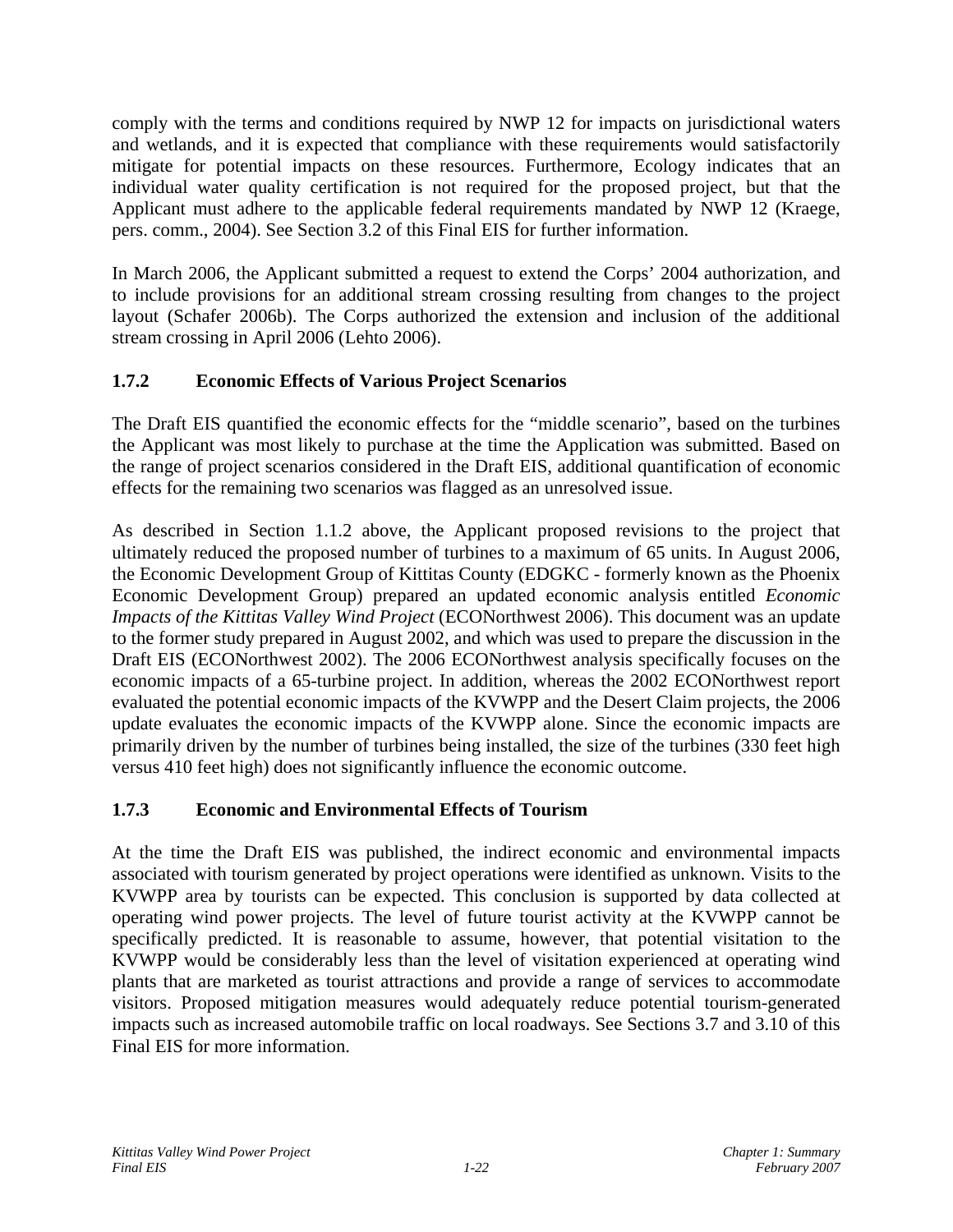## **1.7.4 Impacts on Historical and Tribal Resources**

At the time the Draft EIS was published, the indirect visual impacts on potentially affected cultural resources in the immediate project vicinity had yet to be determined and depended upon receipt of requested information from the Washington State Department of Archaeology and Historic Preservation (DAHP) (formerly the Office of Archeology and Historic Preservation) regarding the boundaries of the area of potential effect. In addition, clarification of the National Register of Historic Places (NRHP) eligibility status of the North Branch Canal tunnel had been requested from DAHP to determine indirect visual impacts on this resource.

In July 2004, Lithic Analysts prepared a report entitled *Cultural Landscapes Investigation and Impacts to Historical Inventory for the Kittitas Valley Wind Power Project* (Trautman 2004). This report outlined the potential impacts on the North Branch Canal tunnel and other eligible NRHP resources in the project area, including cultural landscapes. Lithic Analysts found that the project would not indirectly affect potentially significant cultural resources in the project area and that the section of the North Branch Canal in the project area is not eligible for inclusion in the NRHP. DAHP reviewed this report and concurred with the findings. See Section 3.8 of this Final EIS for more information.

In addition, tribal consultation with the Yakama Nation regarding the project's potential effect on tribal resources is ongoing. Should consultation with the Yakama Nation identify significant tribal resources, then there is the potential for the project to result in significant unavoidable direct or indirect adverse impacts due to construction or operation. In correspondence with the Yakama Nation the Applicant offered members of the Yakama Nation use of the project's 550 acre mitigation parcel for cultural and spiritual practices, including the gathering of traditional foods and medicines, throughout the life of the project. The Applicant has not yet received a response to this request.

# **1.7.5 Television Interference**

The current quality of television reception in the Swauk Prairie area, located northwest of the project site, has been surveyed in a preliminary manner and found to be highly variable; televisions in this area rely on standard antennas and are not connected to cable. The project's potential effect on television reception in this area is unknown, but because this area is sparsely populated and existing television reception is poor, the project is not expected to generate complaints of degraded television reception from residents of this area (Polisky, Prefiled Testimony, Exhibit 31).

The Applicant proposes to conduct a baseline field study to precisely measure the current level of television reception in this area. This information will be used to evaluate potential impacts on television reception from the project. After the project is built, the Applicant plans a follow-up field study to determine if the quality of television reception is degraded in this area by the project. If the project does create significant television reception problems for people in this area, the Applicant plans to develop a solution in cooperation with affected residents. Additional potential mitigation for this impact is identified in Section 3.13, Public Services and Utilities.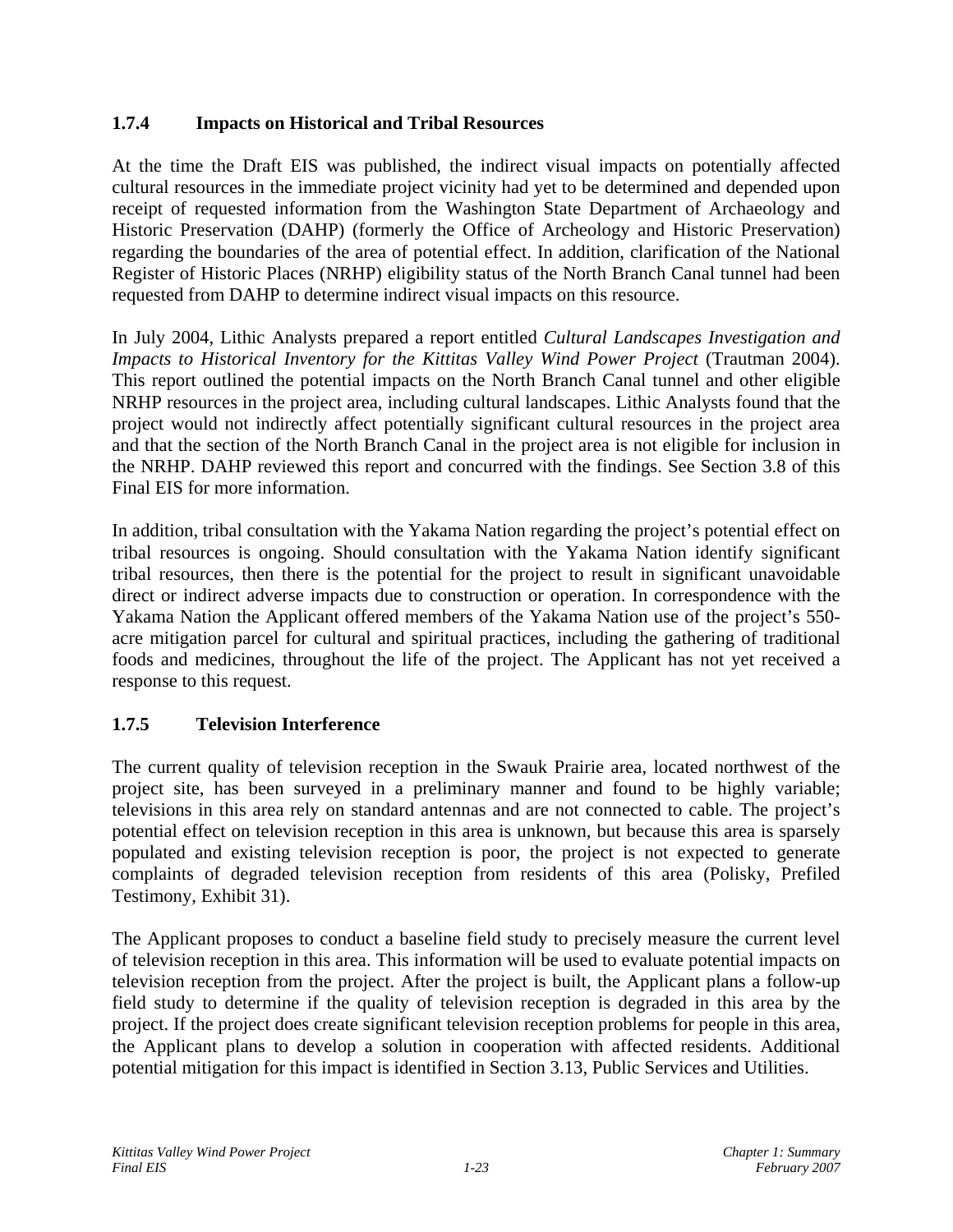### **1.7.6 Radio Interference**

All rotating electrical machines generate a certain amount of electrical noise that is a combination of many frequencies. As a result, each generator and its associated systems may create harmful interference. At the time the Draft EIS was published, information regarding the frequency spectrum of electrical noise generated by the wind turbine generators at locations surrounding the generator had been requested from the Applicant but had not yet been provided. Since publication of the Draft EIS, the Applicant and its consultants analyzed the issue of radio interference for the KVWPP using field data taken from one of the Applicant's operating wind power projects in Iowa. Based on this new analysis (Comsearch 2004), the proposed KVWPP's wind turbines would not disturb radio operations in the project area beyond what is typical for suburban areas from either electromagnetic interference or physical obstruction. See Section 3.13 of this Final EIS for further information.

### **1.8 SUMMARY OF IMPACTS AND MITIGATION MEASURES OF PROPOSED ACTION AND NO ACTION ALTERNATIVE**

Potential environmental impacts from the proposed action and the No Action Alternative are described in Chapter 3 of this EIS. Types of measures to avoid or reduce adverse environmental impacts resulting from the project presented in the EIS include: (1) measures inherent in project design; (2) best management practices (BMPs) incorporated into construction and operation; (3) mitigation measures proposed by the Applicant; and (4) additional mitigation measures recommended by governmental agencies participating in the SEPA review.

This section provides a summary of the direct, indirect, and cumulative impacts for the proposed action. Direct impacts include both construction, operational, and decommissioning impacts and occur as an immediate result of the proposed action. Indirect impacts are caused by the action and are later in time or farther removed in distance, but are still reasonably foreseeable. Cumulative impacts occur in combination with previous or simultaneous development in the project area (see Section 1.9, below). The No Action Alternative would not have significant adverse impacts on the environment at the particular location of the proposed project. Other environmental impacts could result from power providers' continued use of other or new power sources to meet the needs of their customers. The EIS also identifies impacts that cannot be mitigated. These impacts are identified as "significant unavoidable adverse impacts" and are discussed under each element of the environment.

Table 1-4, Summary of Impacts and Mitigation Measures, provides a synopsis of the environmental analysis for the proposed action and the No Action Alternative for each element of the environment. It lists construction, operations and maintenance, and decommissioning impacts.

Cumulative and significant unavoidable adverse impacts are summarized below in Sections 1.9 and 1.10, respectively.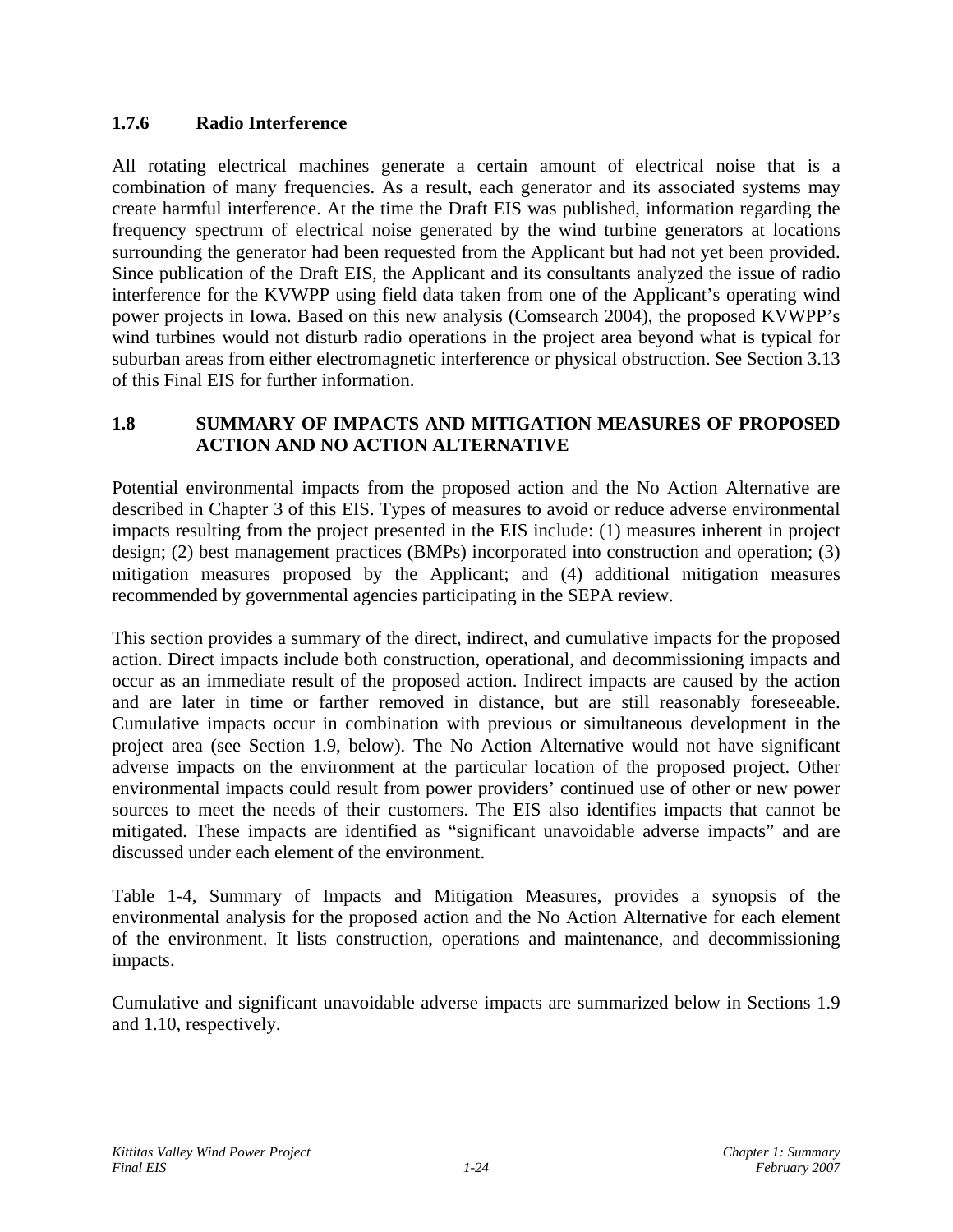### **1.9 CUMULATIVE IMPACTS**

The Pacific Northwest has short-term and long-term supply needs for electrical power. The WECC forecasts electricity demand in the western United States. According to WECC's most recent coordination plan, the 2001-2011 summer peak demand requirement is forecasted to increase at a compound rate of 2.5% per year (WECC 2002).

The NWPCC regularly prepares a 20-year forecast of electricity demand in the Pacific Northwest. NWPCC's latest long-term forecast found that the total consumption of electricity is forecasted to grow from 20,080 average MW in 2000 to 25,423 average MW by 2025, an average yearly rate of growth of just under 1% (NWPCC 2003).

Although the environmental impacts of proposed power projects are typically evaluated on an individual basis, the recent number of wind power generation applications in Kittitas County has prompted EFSEC to consider potential cumulative impacts. The Kittitas Valley, Wild Horse, and Desert Claim wind power projects are three similar but independent developments proposed in Kittitas County. The Wild Horse Project received approval from the State of Washington in July 2005. The Desert Claim Project sought approval through Kittitas County, and was denied in April 2005 (BOCC 2005). Desert Claim Wind Power LLC submitted an Application for Site certification to EFSEC in November 2006 (Desert Claim Wind Power LLC 2006). The Wild Horse Project began construction in the fall of 2005, and is expected to begin commercial operation in December 2006. Since construction of the Wild Horse Project will be essentially completed by Spring of 2007, cumulative impacts of the Wild Horse Project would only apply for permanent impacts and impacts associated with the operational phase.

The Kittitas Valley and Desert Claim projects are relatively close to each other (within approximately 1 mile at the closest point), while the Wild Horse project is 14 miles from the Desert Claim project and 21 miles from the Kittitas Valley project. SEPA requires consideration of cumulative impacts. A brief description of the Desert Claim and Wild Horse projects is provided in Chapter 3, Section 3.14. Potential cumulative impacts associated with the Kittitas Valley, Wild Horse, and Desert Claim wind power projects are addressed in Section 3.14 for each resource topic, and are summarized below.

Land uses (and associated population growth) within Kittitas County, both current and projected, would also contribute to cumulative impacts. Future land use in the project vicinity is assumed to continue as primarily agriculture. Anticipated population growth within the county would require additional infrastructure, services, and housing. The forecasted population for the year 2020 is 41,776, an increase of 6,976 people since 2002. Assuming 2.5 people per household, an additional 2,790 housing units will be necessary to support this population increase. According to the Comprehensive Plan, approximately 55% of this growth will occur in unincorporated Kittitas County with the remaining 45% allocated to municipalities (Kittitas County 2000). Potential cumulative impacts associated with this land use and corresponding growth are addressed in Section 3.14 for applicable resources topics and summarized below.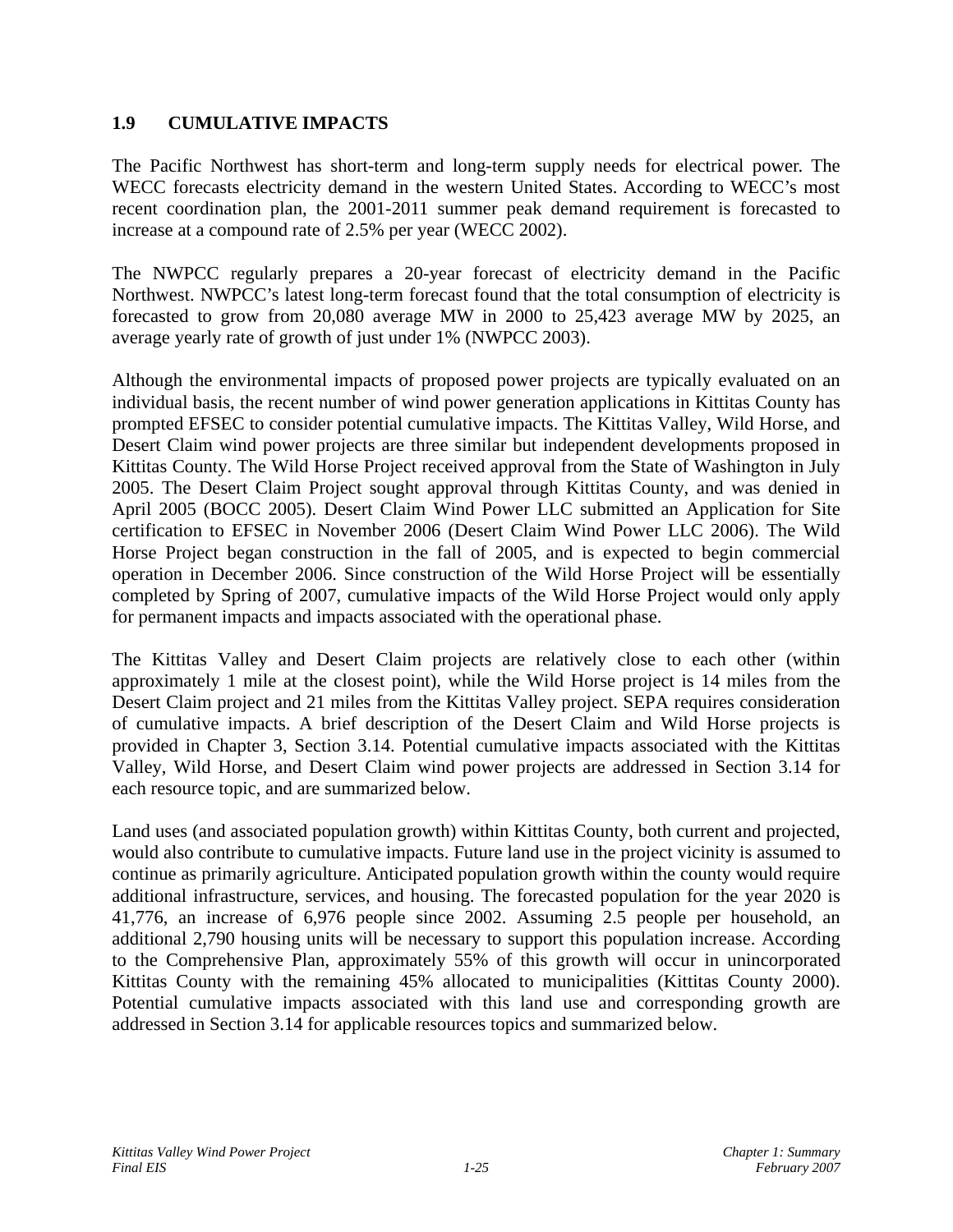### **1.9.1 Earth Resources**

Significant cumulative impacts on soil, topography, and geology resulting from construction of the three proposed wind power projects in Kittitas County are not anticipated. Impacts on earth resources from development of the three wind power projects would generally be confined to localized, temporary erosion impacts from ground disturbance during construction. The intensity of impacts on near-surface soils would be within the construction footprint for the respective project and would not be overlapping in geographic extent and the impacts of the respective projects would not represent the potential for significant cumulative impacts on earth resources.

Cut and fill would be required to construct access roads, tower foundations, transformer pads, and other project facilities. Given the magnitude of offsite gravel resources that could be imported to the KVWPP site, the cumulative effect on offsite fill resources could be substantial if all projects used offsite sources for fill materials.

In addition, construction of the three proposed wind power projects could result in a loss in area where Ellensburg Blue agate is potentially found and a potential reduction in the amount of this resource available for prospecting. Cumulative cut and fill activities could also destroy agate.

Cumulative impacts from seismic hazards would not occur from the wind power projects and county-related growth, assuming projects are designed to withstand the seismic risk.

Development associated with population growth within the county would result in localized impacts from ground disturbance and cuts and fills for infrastructure, support services, and housing assuming construction follows prescribed engineering standards and requirements. Future agricultural activities are not anticipated to appreciably affect earth resources.

# **1.9.2 Vegetation, Wetlands, Wildlife, and Fisheries**

# **Vegetation**

Implementation of the proposed wind power projects would result in the loss of vegetation through clearing and ground disturbance, including the potential loss of lithosols, a unique habitat often associated with the shrub-steppe region. The combined figures for the three projects amount to approximately 350 total acres of existing vegetation lost, including 216 acres of shrubsteppe and 97 acres of lithosol habitat. In the context of the three wind power project areas that collectively cover approximately 19,380 acres, the approximate 2% loss of vegetation at each project site would not be considered an adverse cumulative effect. This combined loss of vegetation would similarly not be considered cumulatively adverse in a more regional context. Because the precise regional extent of lithosol habitat is not quantitatively known, it is difficult to assess the specific magnitude of cumulative lithosol impacts at the three wind power project sites within the context of the surrounding region.

No federally listed rare plants were identified at either the Kittitas Valley or Wild Horse project sites. One Washington State listed species, hedgehog cactus, was found extensively in lithosolic habitats at the Wild Horse project site, but less than 10% of the individuals identified during a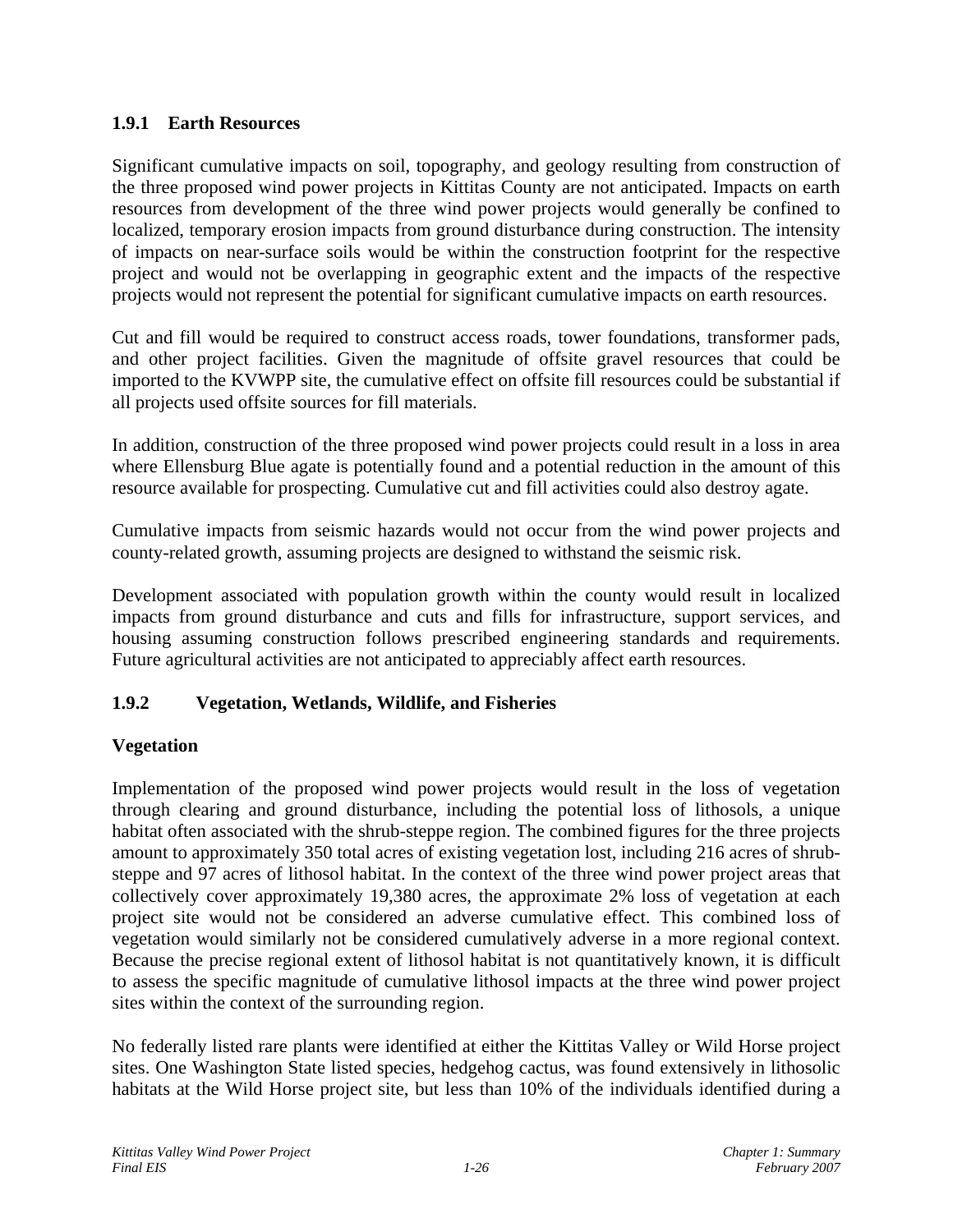rare plant survey are considered at risk from direct impact from the Wild Horse project (Taylor, pers. comm., 2003). Field surveys of wet meadow habitats at the Desert Claim project site resulted in no findings of Ute ladies'-tresses, an orchid that is federally listed as endangered. No other rare plants protected by either the federal or state governments were found in searches of the areas of likely disturbance in the Desert Claim project area (Kittitas County 2003a). The minimal potential impacts of the proposed wind projects on rare plants would not represent a significant cumulative impact on any species.

## **Wetlands**

Cumulative impacts of the three proposed wind power projects on wetlands could result from directly filling or grading wetland systems, as well as from indirect effects caused by stormwater runoff, increased pollutant loading, and water quality degradation, which in turn could result in loss of wetland diversity and reduced wetland functions and values. The Kittitas Valley project would disturb approximately 165 square feet of two small potential wetland systems at the project site. As presented in the November 2006 Application for Site Certification, the Desert Claim project would not have any wetlands impacts; project facilities have been sited outside of any wetlands areas and their designated buffers. No wetlands were identified within a 164-foot buffer around the planned locations for Wild Horse project facilities; therefore, no impacts on wetlands have ocurred for that project.

Wetland impacts of the Kittitas Valley project would be minimized through avoidance, and mitigated as required by federal and local regulations for wetlands that would not be avoided. Because the collective effects of these projects are not expected to extend to downstream surface waters or wetlands, no significant cumulative impact on wetland resources is expected.

Development associated with population growth may incrementally reduce wetlands in the county. The development is scheduled to occur within rural and designated-municipal Urban Growth Areas. Development that affects wetland resources will be subject to wetland regulations.

# **Wildlife**

Some temporary displacement of wintering mule deer and elk is anticipated from winter construction activities of the three wind projects. These temporary impacts may be greater if construction occurs simultaneously on two of the projects because of the larger area subject to disturbance. During the construction period, deer would likely be temporarily displaced from the three project sites because of the influx of humans and construction equipment and associated noise and disturbance. Temporary loss of habitat from project construction would be considered a minor impact because of the availability of suitable habitat for mule deer near the proposed projects. Based on the distances of elk calving areas from the three proposed wind power projects, no cumulative impacts on elk calving areas are anticipated.

Human activity levels from operation and maintenance at the Kittitas Valley and Desert Claim projects would not greatly differ from current human activity levels. Human activity levels from operation and maintenance at the Wild Horse site would occur at a low level year-round. While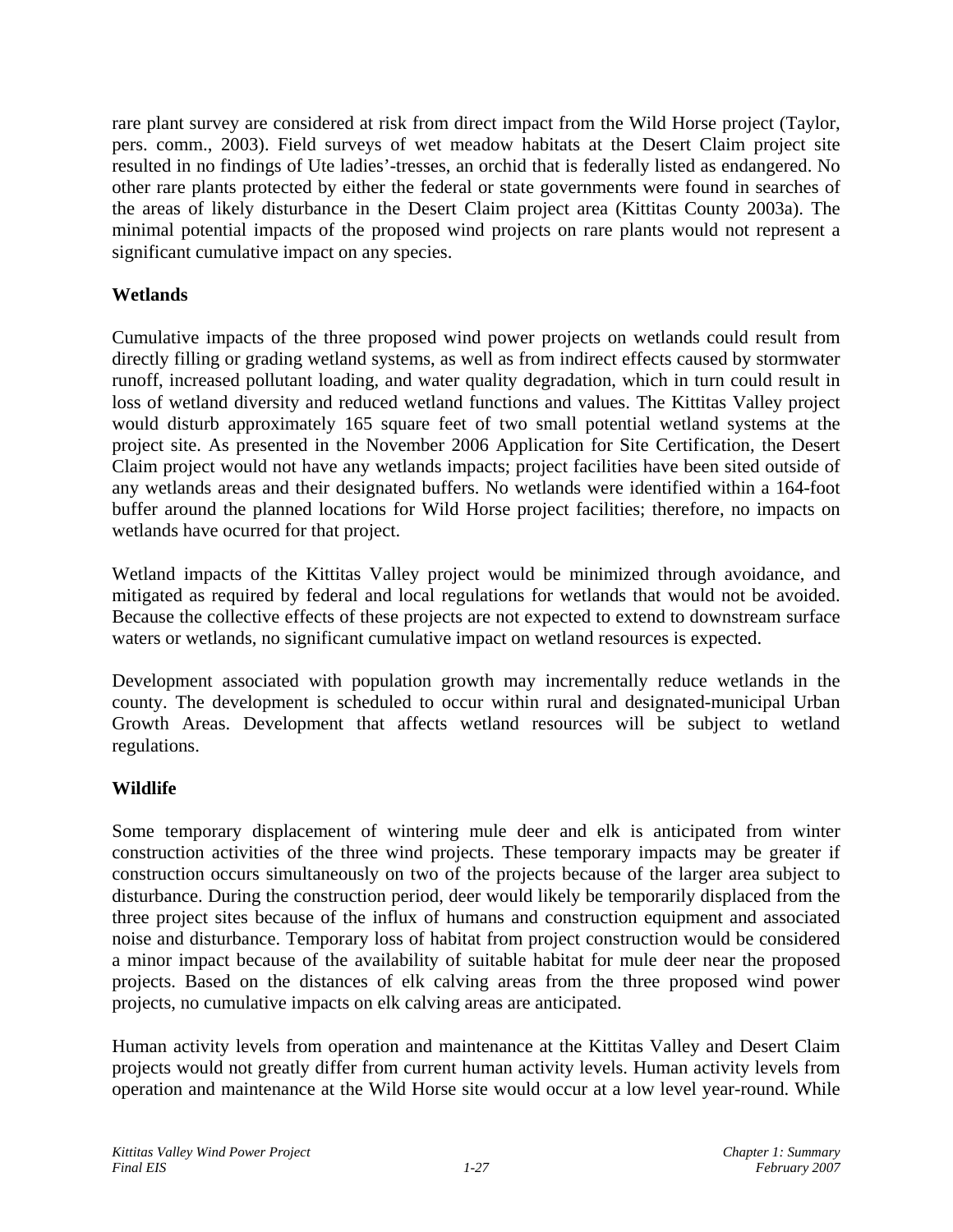operational impacts on wintering mule deer and elk at the Wild Horse site may be greater than under existing conditions, cumulative impacts for all three wind power projects are expected to be low.

The estimated combined raptor mortality rate for the three wind power projects could be up to 27 raptor fatalities per year with 282 turbines. Given the distances between the Wild Horse, Kittitas Valley, and Desert Claim projects, and the typical home ranges of the raptors at risk of collision at the three projects, the same individual breeding raptors that use the Kittitas Valley and Desert Claim project areas are not expected to use the Wild Horse project area.

The cumulative impacts on bald eagle winter habitat from all projects would be small. During project operation, bald eagles that occupy the area would be at some risk of collisions with turbines. Assuming risk of collision is proportional to bald eagle use at a given site, the overall risk of one bald eagle fatality every two to three years would be expected to occur only at the KVWPP and Desert Claim project sites. The Wild Horse project is not expected to contribute to bald eagle impacts because the site does not provide good roosting or foraging opportunities. Observed bald eagle use of the Wild Horse project site appeared to be incidental, with no patterns of regular use (EFSEC 2004a, 2005a). Based on these estimates, the cumulative effects of this low level of mortality on the increasing winter bald eagle population in the Kittitas Valley and the State of Washington would not be measurable.

It is expected that passerines would make up the largest proportion of bird fatalities for the three projects combined. Based on the mortality estimates from other wind projects studied, combined passerine mortality for the three projects would range from 180 to 1000 fatalities per year. This level of mortality is not expected to have any population-level consequences for individual species.

A few of the species observed at these project sites have documented, declining populations in the Columbia Plateau, including Brewer's blackbird, Brewer's sparrow, horned lark, loggerhead shrike, western meadowlark, mourning dove, and killdeer. Of these species, horned lark and western meadowlark have the highest collision risks. Increased risk of mortality for these species may contribute to declines in local populations (EFSEC 2004b).

Using mortality estimates from other wind projects (one to two bat fatalities per turbine per year), total annual bat mortality for all three wind power projects in Kittitas County is expected to range from 282 to 564 bat fatalities. However, the significance of bat mortality from the three projects is hard to predict because there is very little information available regarding the size of bat populations. Studies suggest, however, that resident bats do not appear to be significantly affected by wind turbines (Johnson et al. 2003; Gruver 2002) because nearly all mortality is observed during the fall migration period.

Construction of the three wind power projects would reduce foraging and breeding habitat for wildlife such as badger, coyote, pocket gophers, rabbits, mice, and voles. Impacts on reptiles and amphibians would also occur.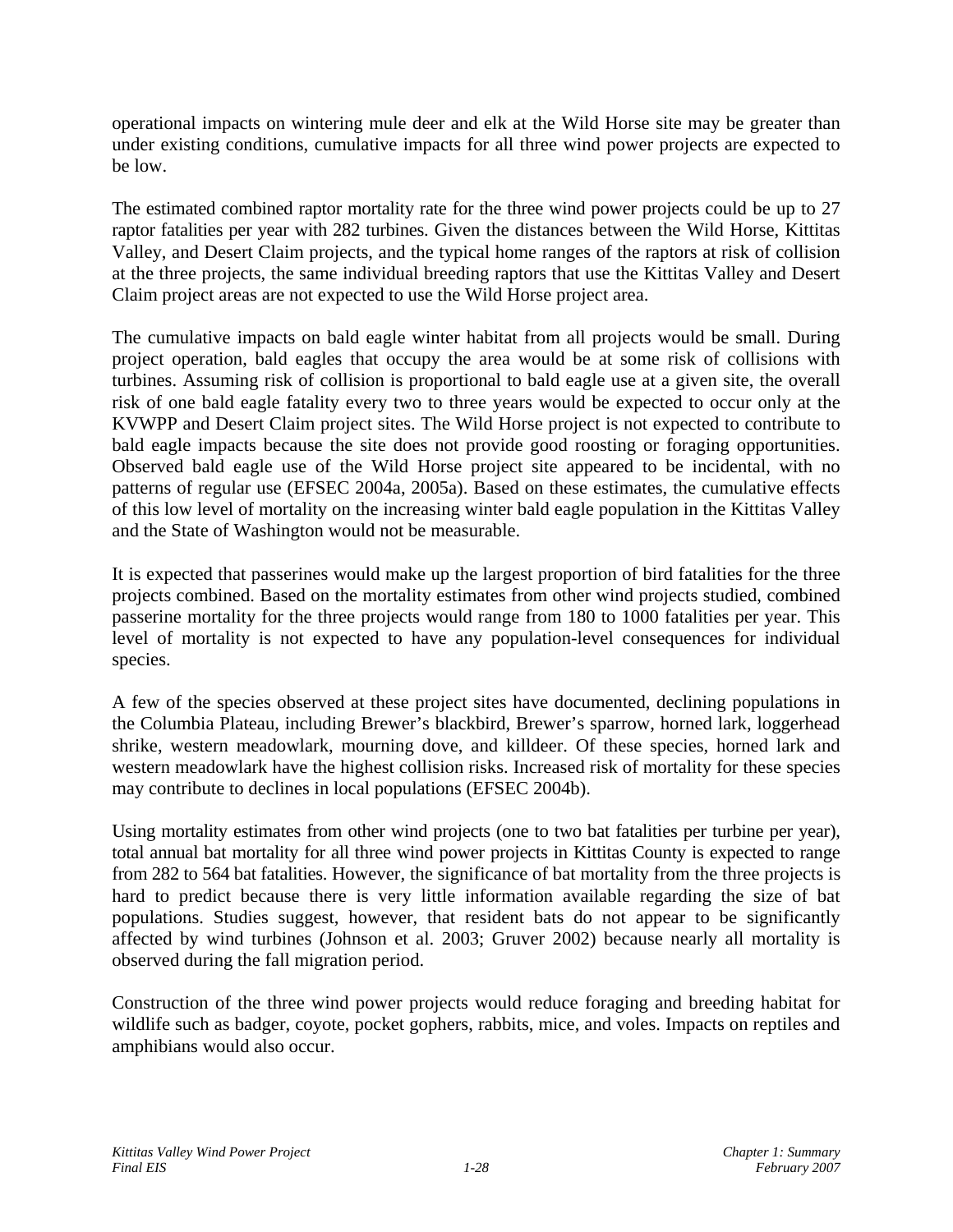In addition to the three wind projects, development associated with population growth within the county would result in localized and incremental impacts on wildlife resources associated with the construction of infrastructure, support services, and housing. These impacts would include the reduction of habitat for a variety of species and an incremental reduction in populations of species occupying habitats at the wind energy sites and areas of anticipated future population growth.

## **Fisheries**

No impacts on fish habitat or fish species associated with construction and operation of the KVWPP are anticipated. Similarly, the Wild Horse project would not result in adverse impacts on fish or fish habitat onsite or in downstream areas. With the mitigation measures presented in the Application for Site Certification, development of the Desert Claim project is not expected to result in disturbance or displacement impacts on streams and riparian zones in the project area

Because the effects of these projects would be negligible and would not extend to downstream waters, no significant cumulative effect on fishery resources is expected (EFSEC 2004a).

Development associated with population growth may incrementally affect fish habitat in the county. Development scheduled to occur within rural and designated Urban Growth Areas would increase impervious surface area and modify stream flows. Development that affects stream resources would be subject to critical areas regulations.

## **1.9.3 Water Resources**

Cumulative effects to surface water resources could result from increases in the amount of impervious surfaces that in turn could alter the amount and quality of drainage to area creeks and other water features. However, because the three projects are sufficiently distant from each other and are located in different tributary watersheds, there would not be combined effects from multiple projects on the same stream or aquifer. The minor, localized effects of each project would occur within the drainages of minor tributaries to the Yakima River and the Columbia River and at a distance of at least several miles upstream from either river. Therefore, significant cumulative effects on water resources within the Upper Yakima River basin or the northeastern portion of the Kittitas Valley are not expected, even if all three projects were constructed.

Development associated with projected population growth in the county would incrementally increase water demand within urban and rural areas. The projected operational water demand for the three wind projects would have a negligible effect on water quantity conditions for surface water and groundwater resources because the projects would have minimal demands for water consumption.

#### **1.9.4 Health and Safety**

The potential for exposure to fuel and non-fuel hazardous substances would increase, particularly during the construction period if construction periods were to overlap. However, the effects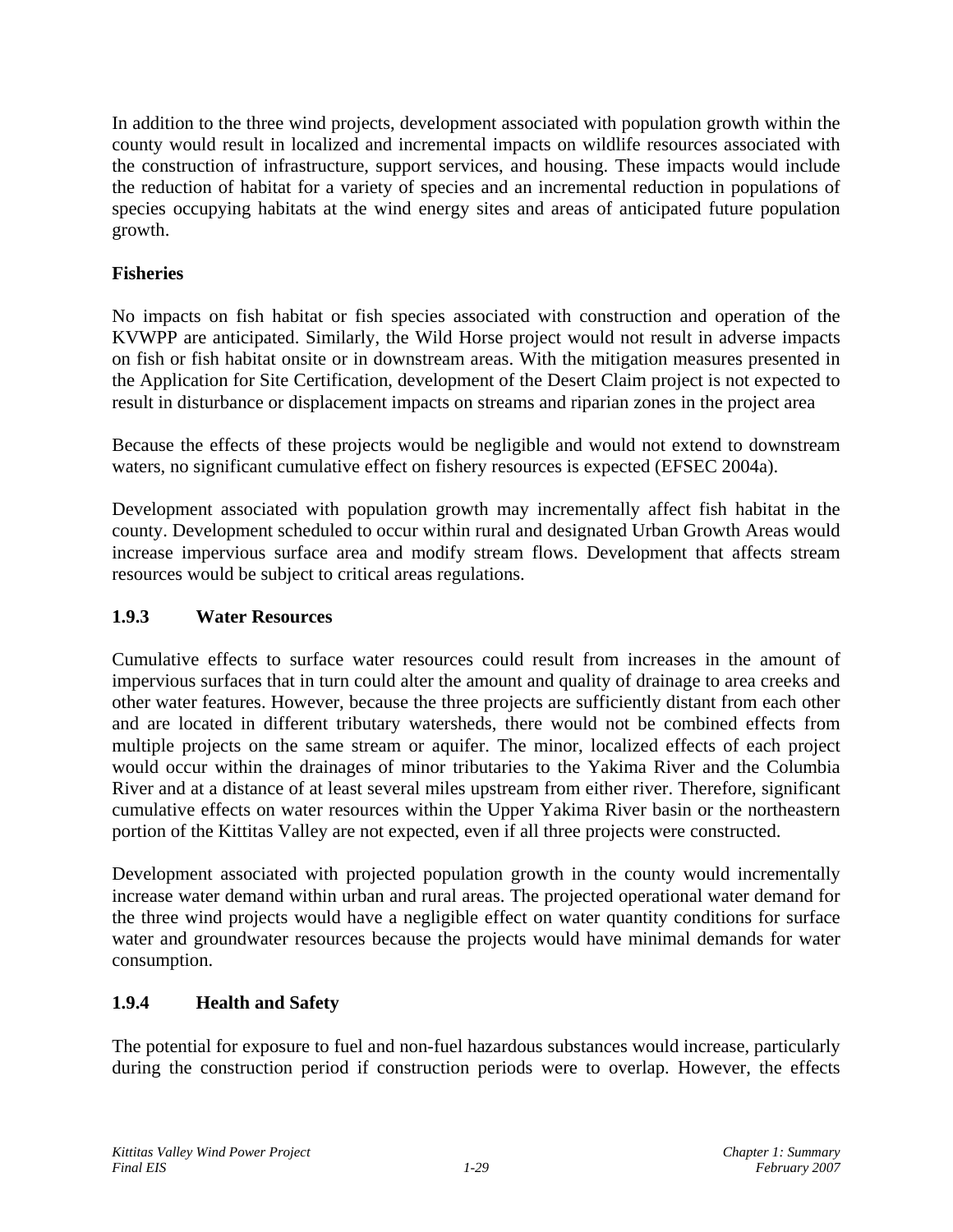would be localized in the area of the spill, and would not be likely to result in an adverse cumulative impact.

The greatest fire risk for each project would occur during the construction period, because of the level of activity and the numbers of workers and equipment active at that time. The greatest cumulative fire risk would occur if and when construction schedules for the KVWPP and Desert Claim Project overlapped. However, while the wind energy projects would introduce additional human activity, machinery, and fuels into the affected environment for each project, they would also implement fire protection measures, including having trained personnel onsite to respond to fires. In addition, the construction program for each project would include contracted fire protection services from the respective local rural fire districts, which would facilitate response to fire incidents. Therefore, it is unlikely that the cumulative risk of potential fires associated with construction of the three proposed wind turbine projects would be significant.

Certain fire risks specific to wind energy projects would also exist during the operating period for each project. The presence of turbine towers where none currently exists would likely increase the probability of lighting strikes and, despite the grounding systems that the wind power projects would use, the likelihood of fire. Project towers would also increase the chance of impact by low-flying aircraft, which could result in a fire. Appropriate marking and lighting of the towers would lessen the probability of occurrence. However, the probability would be proportional to the number of wind power projects and, thus, the number of towers constructed. Specific measures to counteract or manage fire risks would be implemented during project operation. For example, the project facilities would be continually monitored, the project areas would be regularly patrolled, and access to the project areas would be limited. Therefore, the concurrent operation of the three proposed wind power projects would not likely pose a cumulatively significant increased fire risk.

Site-specific health and safety concerns associated with wind energy production include the potential for ice to be thrown from rotating blades, blades to disengage and be thrown from the tower, and tower collapse during extreme weather conditions. These potential health and safety impacts from the three projects would be localized in nature and would not be expected to be cumulatively significant.

Potential shadow flicker impacts from the three proposed wind power projects would be limited to the immediate vicinity (approximately 2,000 feet) of the wind turbines within each respective project area. Some residences that are close to turbine locations for the Desert Claim or Kittitas Valley projects would be subject to shadow flicker for varying numbers of hours per year. These impacts would be limited to a number of discrete locations that are well separated from each other, and would not constitute a cumulative impact from these two proposed projects.

The electric and magnetic fields associated with the three proposed wind power projects would be less than those produced by electrical facilities already present in the vicinity of the respective project areas, and would diminish to background levels at distances within which public exposure could occur. Therefore, there would not be cumulative exposure impacts from development of multiple wind energy projects.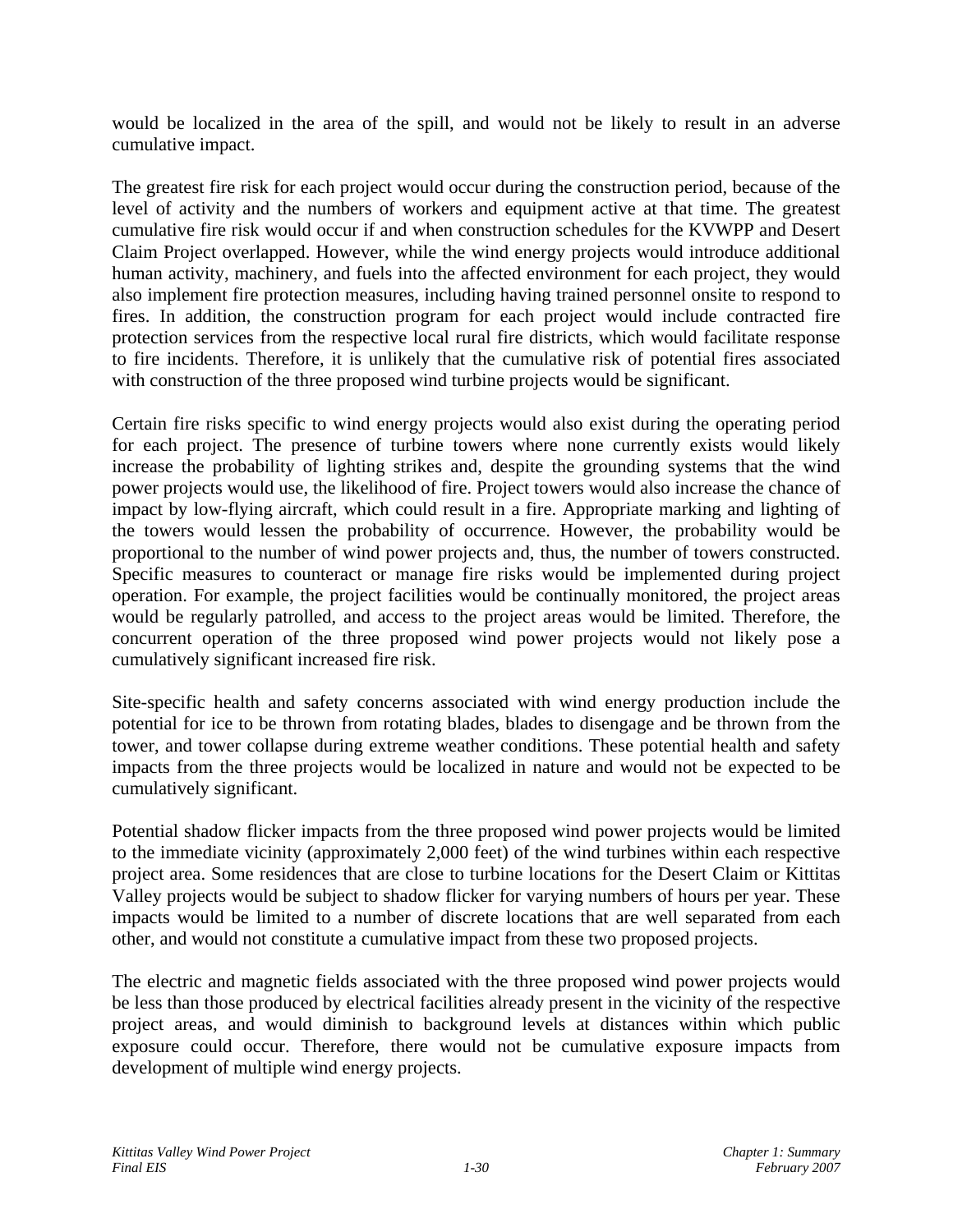# **1.9.5 Energy and Natural Resources**

When combined with other planned wind projects in the region, construction activity associated with the KVWPP would contribute to local energy and natural resource demands. The combined demands of the three projects for fuel and construction materials would cumulatively contribute to the local and regional demand for, and irreversible expenditures of, nonrenewable resources on a temporary basis.

The three proposed wind power projects would provide a combined nameplate capacity of up to 604 MW of electricity . Assuming long-term operation of the three projects at a typical plant factor of 33%, combined they would produce approximately 200 average MW of electricity on a long-term basis. Two proposed hydroelectric projects in Kittitas County (Easton Diversion and Kachess to be developed by Symbiotics LLC) would generate 6.2 additional MW of electricity (Northwest Power Planning Council 2004). The collective energy output of 610.2 MW from those five projects represents the first electrical generating facilities in Kittitas County. Operation of these three wind and two hydroelectric projects would also cumulatively add to the capacity, production, and availability of renewable energy sources in Washington State and the greater Pacific Northwest. The projects would provide a sustainable, renewable source of electric power supply to supplement the region's existing hydroelectric, nuclear, and coal or gas-fired power projects, although it would represent a relatively small addition to the total regional electricity supply.

Development associated with population growth within the county would result in demand for energy and natural resources for the construction of infrastructure, support services, and housing. These impacts would include the use of petroleum products, wood, steel, sand, and gravel.

# **1.9.6 Land Use and Recreation**

Development of the KVWPP concurrent with the proposed Desert Claim and Wild Horse wind projects would convert approximately 350 acres of open space and rangeland uses in central Kittitas County to wind energy production. In the short term, proposed wind energy facilities would not collectively disrupt or change the underlying land use pattern of this portion of the county. While some localized land use conflicts could occur based on the location of specific turbines, these are seen as site-specific and not indicative of conflict with the broader underlying rural land use pattern.

Temporary population increases associated with construction workers from the KVWPP and Desert Claim Project could cumulatively increase demand for and use of local and regional recreation resources during overlapping construction periods.

Individually or collectively, the proposed projects would not likely attract supporting uses or generate spin-off development. Also, the relatively small number of full-time employees would not create cumulative demand for services or create pressure to change or convert existing land uses.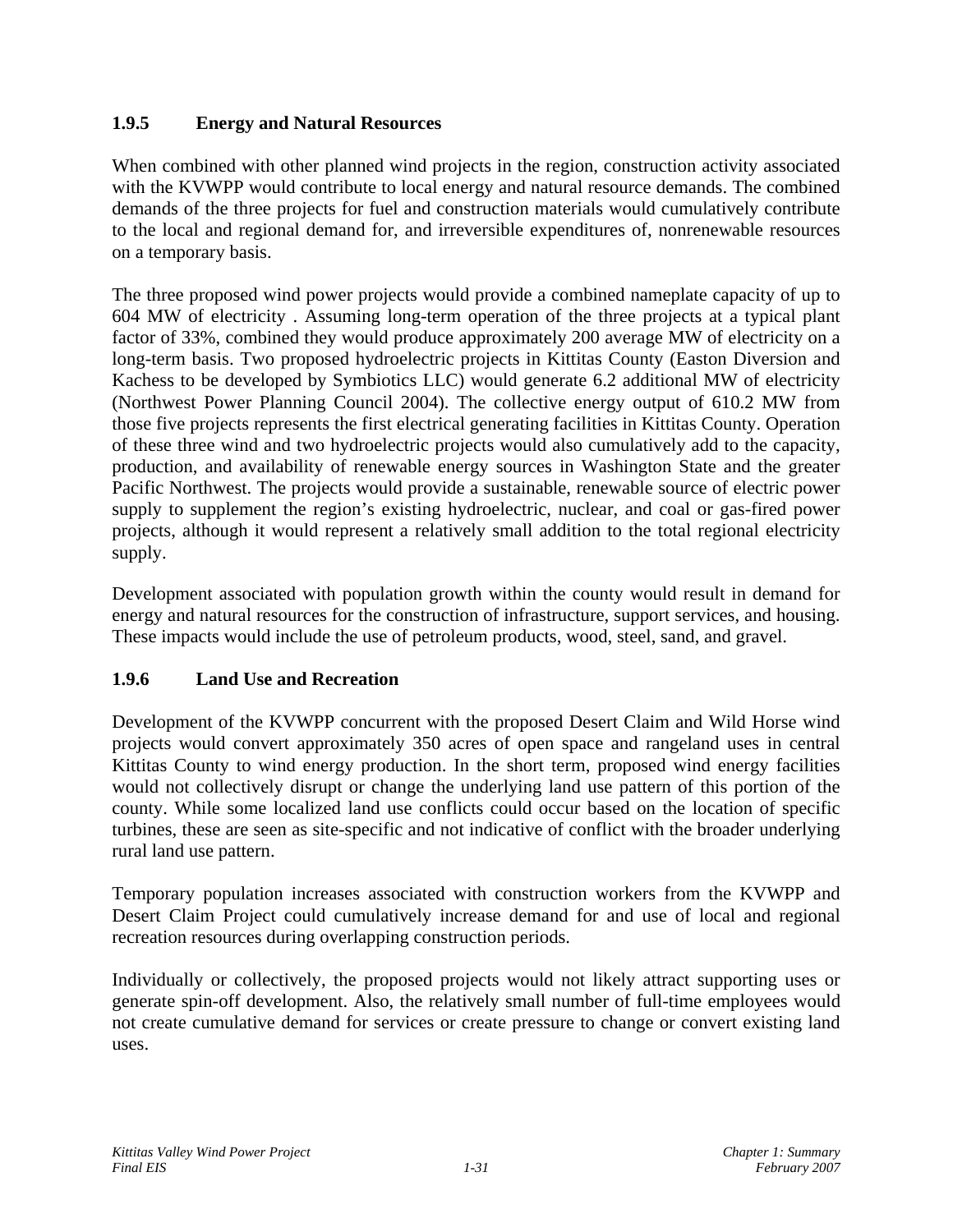### **1.9.7 Socioeconomics**

The proposed projects could contribute to increases in temporary and permanent job opportunities and populations in the region. The majority of cumulative population and housing impacts would be temporary and would occur during construction. Assuming that the KVWPP and Desert Claim Project are constructed simultaneously, temporary population increases resulting from construction work forces could result in cumulative effects to the local housing supply. However, it appears that the study area has an adequate supply of temporary housing to accommodate the potential cumulative increase in construction workers from outside the area.

The three wind power projects would increase retail sales and overall economic activity in the area, as well as employment opportunities for residents of Kittitas County. The three projects would also increase the amount of annual property tax revenue to the county.

Projected population growth in the county (6,976 additional people by 2020) would increase the demand for housing, infrastructure, and support services. The estimated number of full-time workers for the three projects (32 to 38) represents less than 1% of the anticipated population growth in the county.

# **1.9.8 Cultural Resources**

Constructing the three proposed wind power projects would result in ground disturbance that could potentially impact identified and unidentified prehistoric or historic sites, as well as cause impacts on traditional cultural properties. Cultural resource surveys have been conducted at each of the project sites. Direct and indirect impacts on cultural resources within the three project areas would occur within the context of comparable impacts from past and ongoing land uses in the vicinity.

Tribal representatives of the Yakama Nation have expressed concern about the cumulative effect wind power projects could have on tribal and traditional and accustomed use lands. Efforts to bring together wind farm applicants, government agencies, and tribal representatives to discuss these and other issues of concern are ongoing.

While impacts from these and other projects in the county could result in a net cumulative loss of cultural resource values in the region, mitigation programs in each individual project would help to limit project-specific impacts, thereby reducing overall cumulative impacts on cultural resources.

# **1.9.9 Visual Resources**

There are a number of locations in the Kittitas Valley where the Desert Claim project could be seen in the foreground to middle ground and the KVWPP could be seen in the middle ground to background. However, the addition of the KVWPP from these viewing locations would not substantially increase the effect that the Desert Claim project alone would have on the visual character and quality of these views. Because the Wild Horse project is located far from the other two projects and in an entirely different portion of the landscape, it has limited potential to be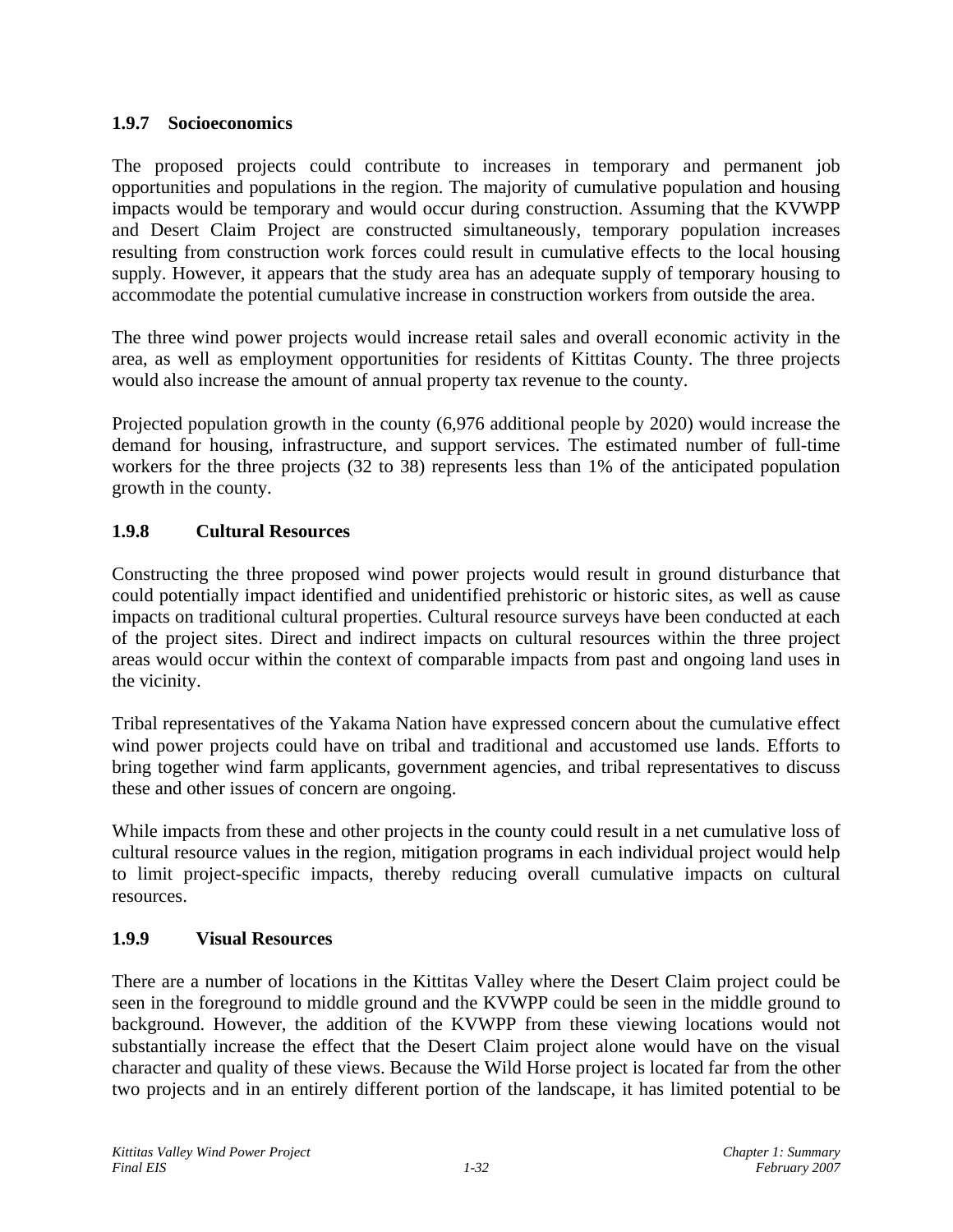seen in the same view as the other two projects. Travelers on Interstate 90 (I-90), however, would be likely to recall having seen a collection of wind turbines a few minutes before seeing more wind turbines. This progressive realization could leave the impression with some viewers that wind turbines are plentiful in Kittitas Valley. The development of the three proposed wind power projects would also cumulatively contribute to increased nighttime lighting in the Kittitas Valley. These lights are likely to have an adverse cumulative effect on views from residential properties in the vicinity of the Kittitas Valley and Desert Claim project areas.

Development associated with population growth within the county would result in both localized and landscape-scale changes in visual resources. These changes would occur because of the changes in land use with the construction of infrastructure, support services, and housing to support the population increases.

# **1.9.10 Transportation**

The Draft EIS considered the impacts to transportation systems if all three projects were to be constructed simultaneously. The Draft EIS determined that the segment of I-90 immediately west of Exit 106 (to US 97) may temporarily carry construction traffic for all three projects. The combined construction traffic volumes would result in an operating condition that is still within the numerical range for LOS B. This impact was determined acceptable by county and state standards, and it is anticipated that the LOS would return to background conditions (LOS A) once the projects are completed.

With the Wild Horse Project finishing major construction activities in late 2006, it is likely that the anticipated impacts will be less than those expected with all three projects under construction. However, if turbine components or offsite gravel materials were delivered to the KVWPP and Desert Claim project at the same time, there could be increased delays or additional detours within the area near the Desert Claim and Kittitas Valley projects.

Development of multiple wind farms in the Kittitas Valley area would likely result in a larger total number of tourists visiting wind project facilities, relative to the level of activity with a single project. However, the tourist traffic would likely be localized to the individual areas around the projects and would not likely be additive or cumulative (i.e., it is likely that most tourists interested in wind energy would visit any one of the projects, but would not visit two or all three projects).

Aircraft operations in the Kittitas Valley are centered at Bowers Field. Airspace over and near the Yakima Training Center near the Wild Horse project is restricted by military operations in that area. Given its location, the proposed Desert Claim project as originally proposed represented a cumulative addition to natural and constructed features within the Bowers Field airspace. Ten of the proposed turbines were expected to intrude into the protected airspace for Bowers Field. However, this issue was resolved in early 2005 when the Federal Aviation Administration (FAA) approved an increase of the Traffic Pattern Altitude to 1,540 feet (Steeb 2006). The Kittitas Valley and Wild Horse projects would not potentially conflict with air traffic operations at Bowers Field or other facilities, and there would be no cumulative significant impacts on air transportation resulting from development of those projects.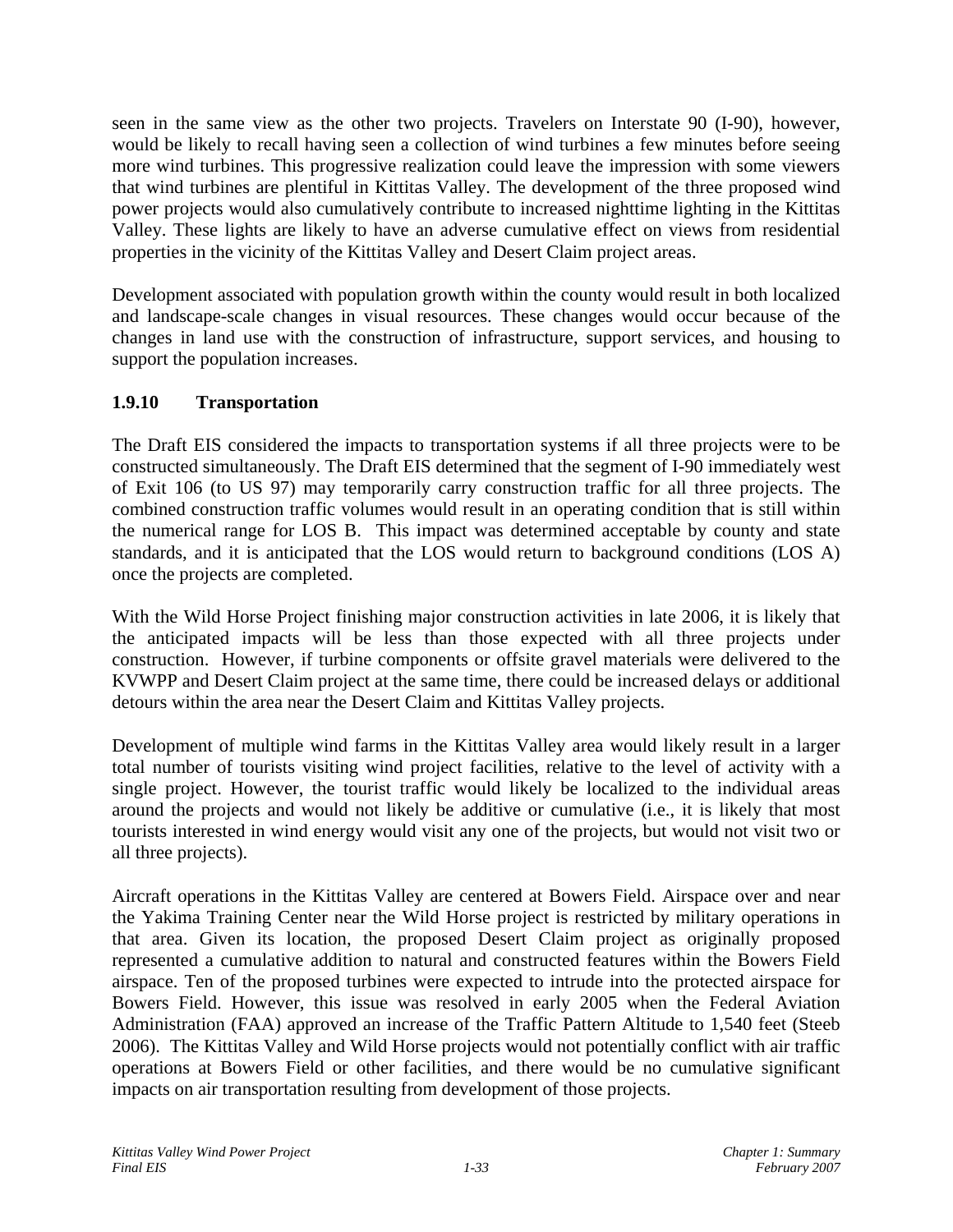# **1.9.11 Air Quality**

Gravel needed for construction of the Kittitas Valley and Desert Claim projects would likely be transported from offsite sources. This activity could result in a temporary increase in localized cumulative air quality impacts on travel routes shared by the two projects, but not at a broader, countywide level. This potential impact would be greatest if construction activities for the Kittitas Valley and Desert Claim projects overlapped and occurred during periods of peak winds.

Based on the prevailing west-northwesterly wind direction, it is possible that dust generated by construction activity in the Kittitas Valley project area could be carried into portions of the Desert Claim project area during peak wind conditions and contribute to localized dust impacts in that area. In general, however, any dust emissions that might be transported beyond the boundary of the two project areas would typically be carried into undeveloped areas to the east and southeast, rather than into the more populated areas of Kittitas Valley (Kittitas County 2004).

The air emissions from contemporaneous construction of the KVWPP and Desert Claim Project would be additive in terms of their contribution to total regional pollutant loads. However, it is not anticipated that the incremental impact of the aggregate air emissions from construction of both wind power projects would be sufficient for regional air pollutant concentrations to temporarily exceed the applicable air quality standards.

No significant aggregated air pollutant concentrations that would exceed national or Washington State ambient air quality standards are anticipated. In addition, the generation of electricity through the three proposed wind power projects would avoid cumulative emissions of regulated pollutants from other fossil fueled sources of power that would have otherwise been built or operated to produce an equivalent amount of electricity.

Development associated with population growth (6,976 additional people by 2020) in the county would incrementally increase exhaust and dust emissions from construction and operation of infrastructure and housing and resulting increases in vehicular traffic. The incremental impact would not be sufficient for regional air pollutant concentrations to exceed applicable air quality standards.

#### **1.9.12 Noise**

Construction noise generated by the KVWPP and Desert Claim Project would be temporary in nature, and would primarily be from operation of construction equipment and vehicles. The magnitude of this temporary cumulative impact would depend upon the timing of construction activities but any adverse effects would be limited to the area immediately surrounding each construction site.

The Kittitas Valley and Desert Claim projects are a sufficient distance apart that residents near the Desert Claim project would not also experience elevated noise levels from operation of Kittitas Valley project facilities, and vice versa. Noise modeling results for both projects indicate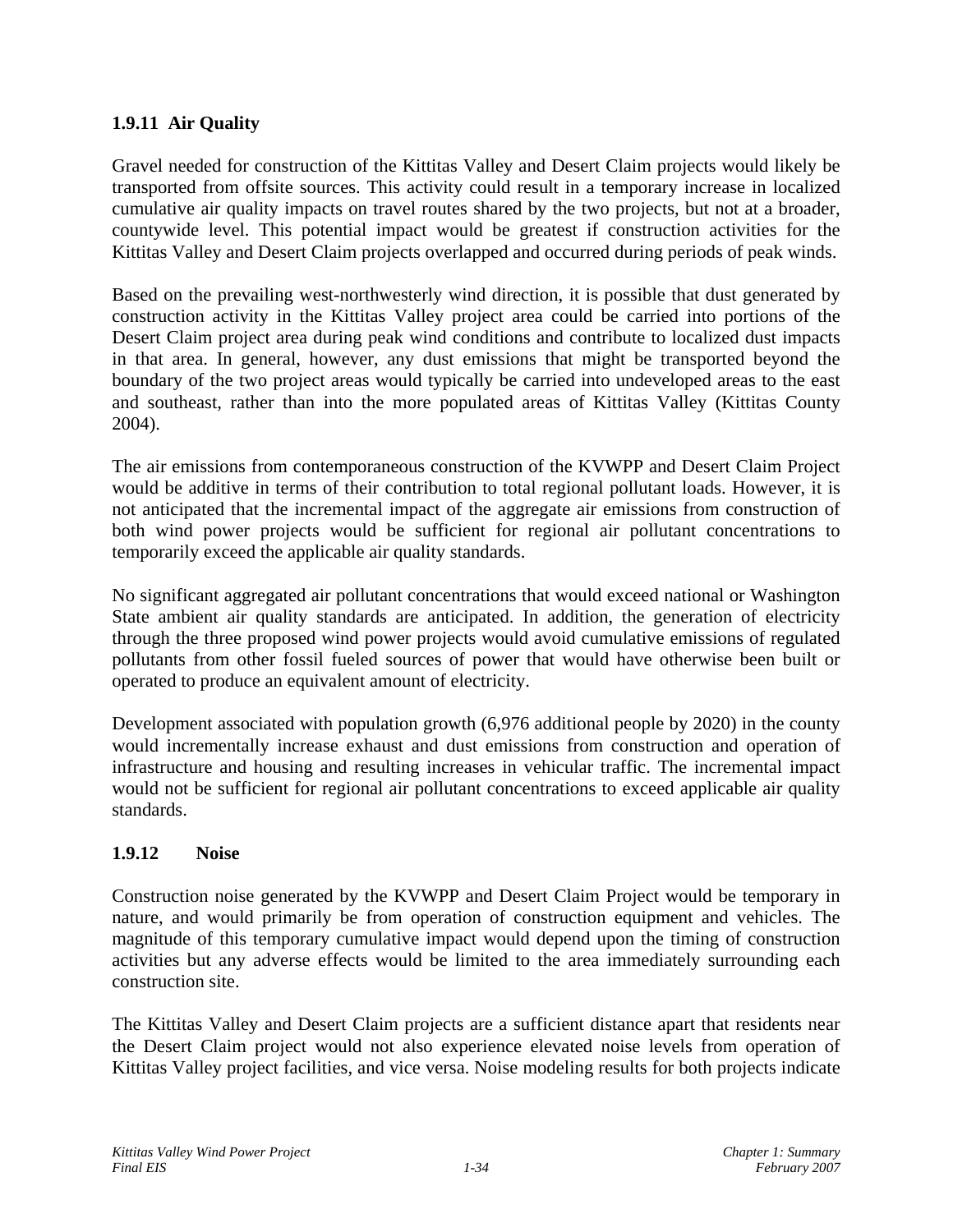that receptors located between the two projects would be unlikely to experience noticeable increases in noise levels as a combined effect of project operations.

Development associated with population growth within the county would likely result in localized and incremental increases in the sources of noise and background noise levels. Shortterm increases in noise levels would occur with construction of infrastructure and housing. Longterm noise increases would occur as development takes place in urbanizing areas. These noise increases would be confined to specific locations.

# **1.9.13 Public Services and Utilities**

Concurrent development of the three projects could create significant additional demand for law enforcement, fire protection, and emergency medical service response during both construction and operations and maintenance phases. The level of impact would depend on the timing of concurrent construction activities as well as the availability of emergency response resources at the time of an incident.

Increased permanent worker populations required to operate the three proposed wind farms could contribute to increased cumulative demands for school services in central and eastern Kittitas County. However, local residents would probably fill a portion of the operations jobs and it is unlikely that all of the in-migrants would have school-age children or would locate in the same school district. Therefore, no significant cumulative adverse impacts on schools are anticipated from project operation.

Cumulative impacts on utility service providers would consist primarily of cumulative increases in the demand for solid waste disposal services. However, this increased demand is not anticipated to be significant with respect to either collection capability or the capacity of the county's construction and demolition waste disposal site. No long-term cumulative impacts on regional water and wastewater treatment plants are anticipated because water and wastewater demands would be limited to temporary needs generated during construction activities and those from operations and maintenance staff.

No significant cumulative impacts on electricity or telecommunications are anticipated. Based on the distances between residences and the respective project facilities, there does not appear to be a potential for cumulatively significant interference impacts on radio and television reception in the areas near the proposed wind power projects.

In order to connect to either the Bonneville or PSE grids, the three wind power projects would require interconnection and transmission agreements that comply with Federal Energy Regulatory Commission and National Electric Reliability Council standards. The interconnection and transmission agreements would ensure the safe and reliable delivery of power from the project to the grid.

To gain access to the grid, every type of power project must apply for access under the utility's Open Access Transmission Tariff. Under this system, both a detailed System Impact Study and a